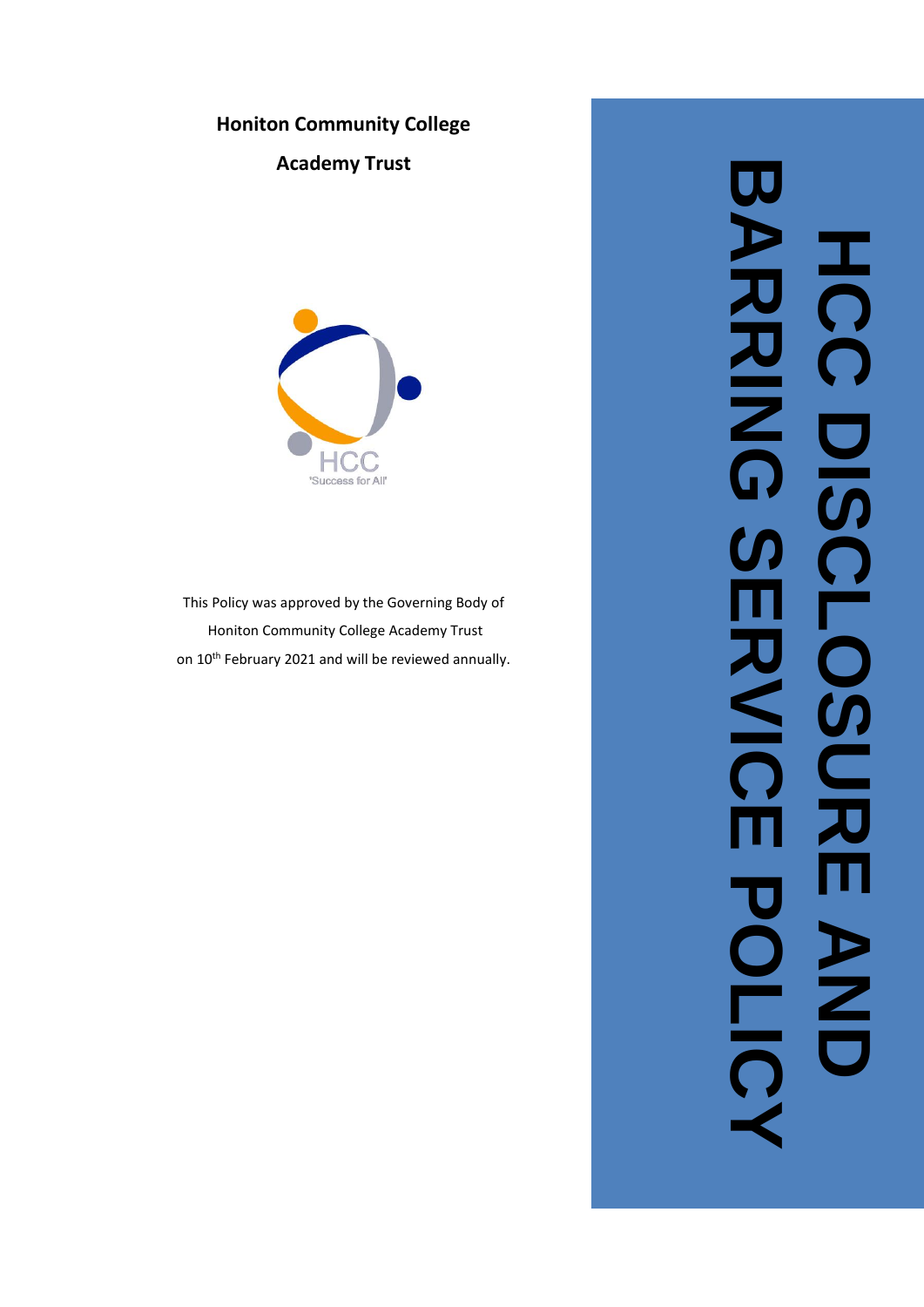# **CONTENTS**

| 1. | Introduction                                                    | 3 |
|----|-----------------------------------------------------------------|---|
| 2. | Legislative Influences                                          | 4 |
| 3. | The DBS Code of Practice                                        | 5 |
| 4. | <b>Rehabilitation of Offenders</b>                              | 5 |
| 5. | Policy Statement – Secure storage, handling, use, retention and |   |
|    | disposal of Disclosures and Disclosure information              | 6 |
| 6. | Recruitment                                                     |   |
| 7. | Policy Statement - Recruitment of Ex-Offenders                  | 8 |
| 8. | Monitoring and Review of the Policy                             | 9 |
|    |                                                                 |   |

# **PROCEDURE**

**POLICY** 

| 9.  | The Disclosure and Barring Service                  |  |  |
|-----|-----------------------------------------------------|--|--|
| 10. | Roles and Responsibilities of 'Authorised Officers' |  |  |
| 11. | Managing the Disclosure Process<br>11               |  |  |
| 12. | 12<br>Re-checking of Existing Employees             |  |  |
| 13. | DBS Checks in Schools                               |  |  |
|     | <b>Central School Record</b><br>13.1                |  |  |

- 13.2 Volunteers
- 13.3 Supply Staff
- 13.4 Governors
- 13.5 Re-checking existing staff

# MANAGEMENT GUIDANCE

| 14. | <b>Employing People with Criminal Records</b>                 | 14 |
|-----|---------------------------------------------------------------|----|
| 15. | <b>Staff Awaiting DBS Clearance</b>                           | 15 |
| 16. | Risk Management - Assessing the relevance of Criminal Records | 15 |
| 17. | <b>Overseas Candidates</b>                                    | 17 |
| 18. | <b>Volunteers and Students</b>                                | 18 |
| 19. | Accepting an Existing DBS Check                               | 19 |
| 20. | <b>Agency and Contractors</b>                                 | 19 |
|     |                                                               |    |
|     | <b>TERMS / ABBREVIATIONS</b>                                  | 20 |

### APPENDICES / FLOW CHARTS

| 21. | New Appointments Flowchart |  |
|-----|----------------------------|--|
|-----|----------------------------|--|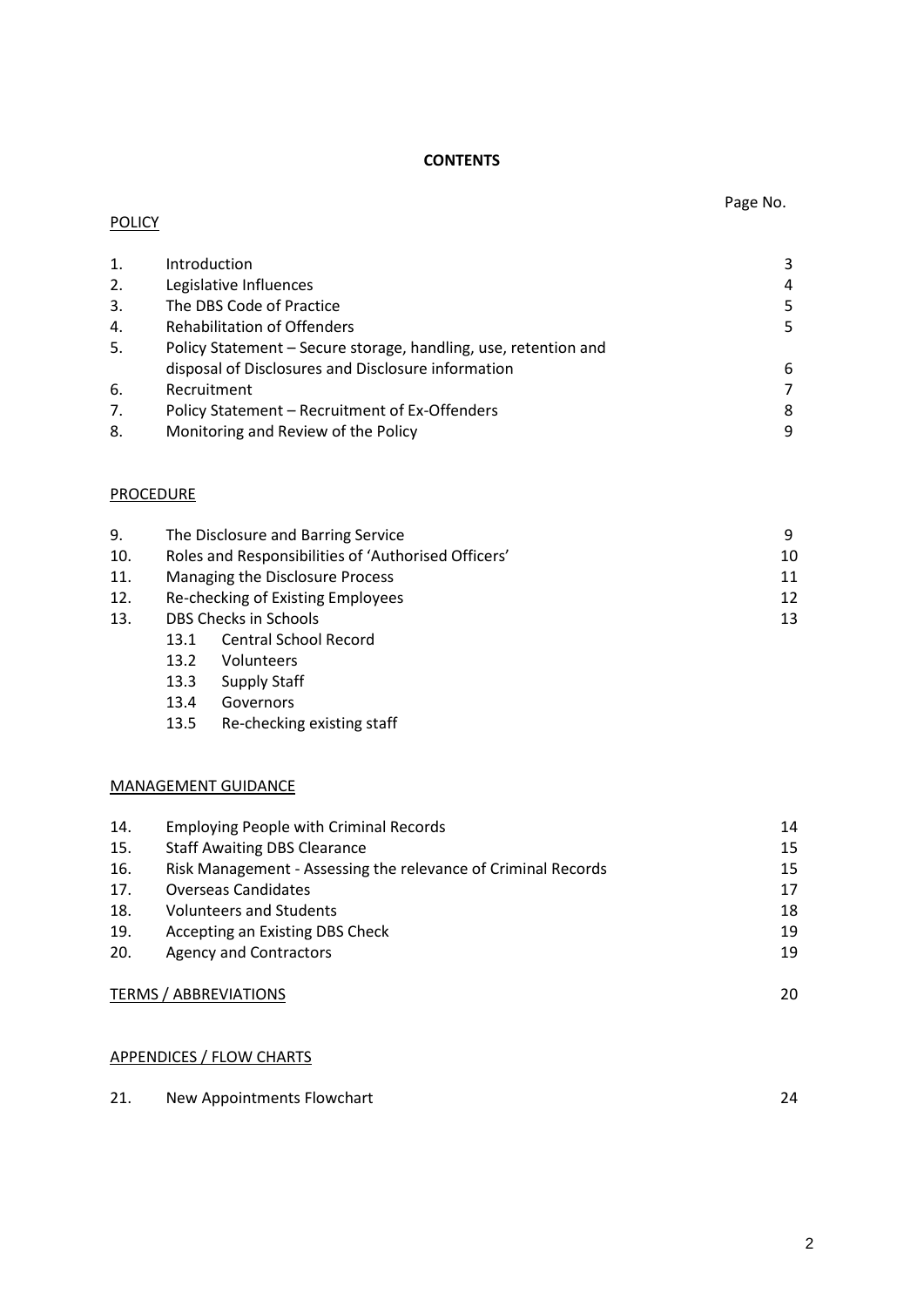### **POLICY**

### **1. Introduction**

- 1.1 This document provides the policy, procedures and guidance to Authorised Officers and managers on how to manage the recruitment, transfer and re-checking process of all employees, casual staff, volunteers etc. into positions where they will typically have unsupervised access to children and vulnerable adults.
- 1.2 Honiton Community College (HCC), through its managers and staff, has a duty of care to protect the well-being of all students under their care.
- 1.3 Honiton Community College will take every step to ensure that those of its employees, volunteers and contractors who work with or otherwise come into contact with these vulnerable groups are suitable to undertake the work.
- 1.4 Honiton Community College is also committed to the elimination of discrimination and to equal treatment in employment. This applies at all stages of employment and prospective employment including recruitment. Although no aspects of employment are excluded, there are certain circumstances where different treatment can be shown to be justified and is appropriate in order to fulfil the College's duty of care, outlined above.
- 1.5 This framework document has been written with regard to the Rehabilitation of Offenders Act 1974, the Exceptions Order 1975 (amended 2013) to the Rehabilitation of Offenders Act 1974, the Disclosure and Barring Service Code of Practice, the Police Act 1997, the Criminal Justice and Court Services Act 2000 and the Data Protection Act 2018, and the Safeguarding Vulnerable Groups Act (2006). It has also encompassed observed and informed examples of best practice.
- 1.6 This document should be read and applied in conjunction with these other related HCC policies: Recruitment and Selection and Safeguarding.
- 1.7 This policy will apply equally to internal candidates (i.e. those currently employed by Honiton Community College) and external candidates being considered for relevant permanent, temporary, casual/relief or volunteer positions. It will also apply where external agencies recruit and employ staff to carry out contract work on behalf of HCC or where external agencies recruit staff to become employees of HCC. As a responsible employer, Honiton Community College will ask short-listed candidates to volunteer information about their criminal history including unspent convictions when applying for positions which are included in the Exceptions Order 1975 to the Rehabilitation of Offenders Act 1974.
- 1.8 Honiton Community College will only apply for Disclosures in respect of posts that are included in the Exceptions Order to the Rehabilitation of Offenders Act 1974. It may be an offence under section 123 (2) of the Police Act 1997 to apply for a Disclosure in respect of a post not covered by the Exceptions Order 1975.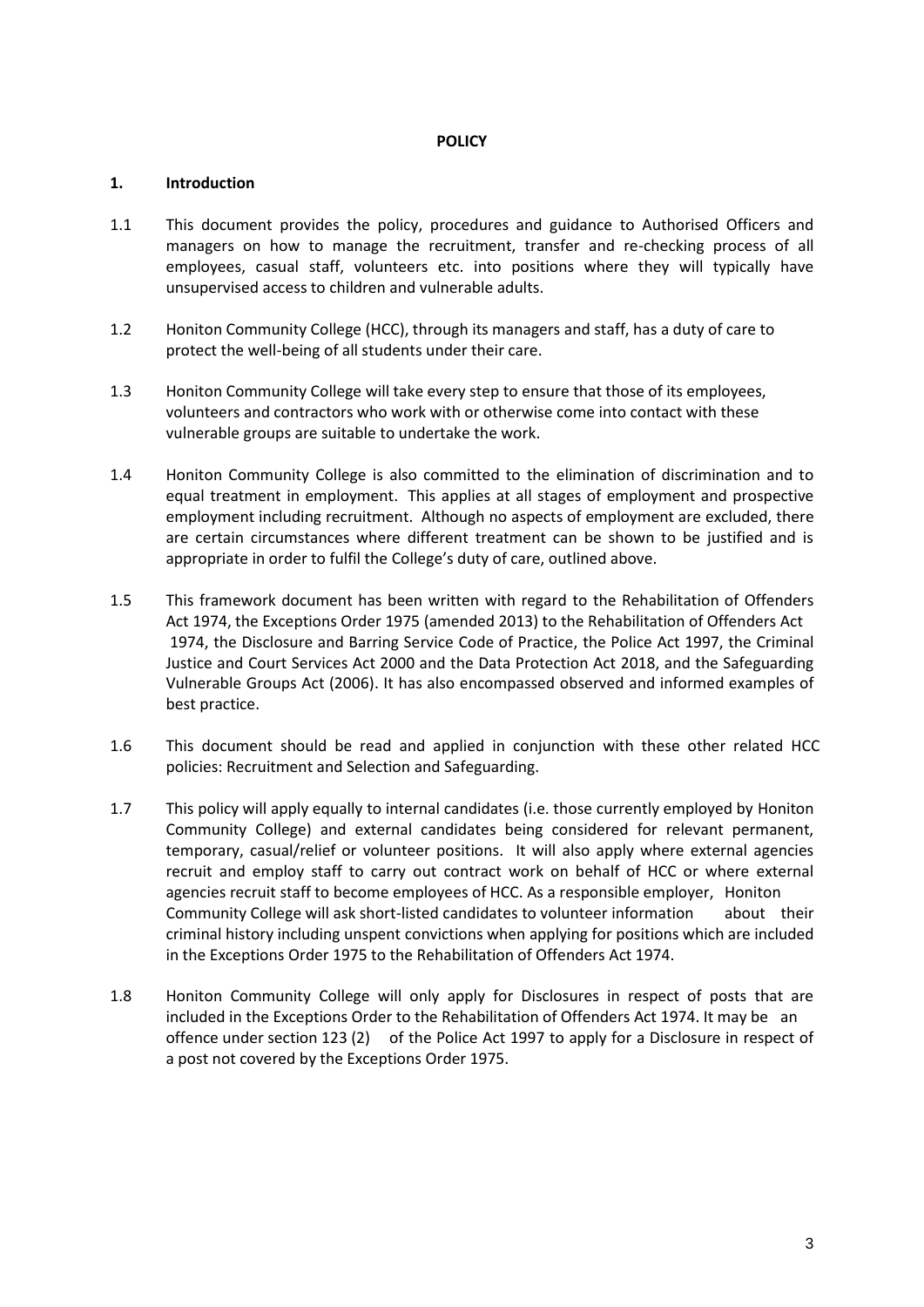# **2. Legislative Influences**

# 2.1 Human Rights Act

Under the Human Rights Act anyone who believes their rights as set out in the European Convention on Human Rights have been violated by a public authority is able to raise their complaint before a UK court. Managers should therefore be aware of the possibility of legal challenge from ex-offenders who believe their rights have been violated under article 14 of the Act, which guarantees freedom from discrimination. Equally, they should be aware that victims of physical/verbal/sexual abuse caused by employees known to have a criminal record might also seek legal challenge on the grounds that the organisation failed to protect them sufficiently. In order to avoid prosecution by the courts, the College needs to apply policies that ensure vulnerable people are protected but at the same time treat ex-Offenders fairly.

# 2.2 Data Protection and GDPR

Under the Data Protection Act 2018 individuals have the right to see their own personal data subject to the rights of confidentiality of any third parties involved in that information. In addition all applicants receive their own copy of the Disclosure certificate. The College is committed to confidentiality and complies with the Data Protection Act and GDPR policies. All information will be handled and stored sensitively and used only for its proper purpose. The policy statement regarding secure storage, handling, use, retention and disposal of Disclosures and Disclosure information can be seen at section 5. This should be read in conjunction with the privacy notices which are available on our website.

# 2.3 The Police Act 1997

Part V of The Police Act 1997 is the legislation supporting the establishment of the Criminal Records Bureau (CRB). The CRB was established in 2002, is an Executive Agency of the Home Office and provides wider access to criminal record information through its Disclosure Service.

# 2.4 The Safeguarding Vulnerable Groups Act 2006

The Safeguarding Vulnerable Groups Act was passed as a result of the Bichard Inquiry arising from the Soham murders in 2002. The Inquiry questioned the way employers recruit people to work with vulnerable groups, and particularly the way background checks are carried out. Recommendation 19 of the Inquiry Report highlighted the need for a single agency to vet all individuals who want to work or volunteer with children or vulnerable adults and to bar unsuitable people from doing so.

# 2.5 The Protection of Freedom Act 2012

On December 1<sup>st</sup> 2012 the Criminal Records Bureau (CRB) merged with the Independent Safeguarding Authority (ISA) to become the Disclosure and Barring Service. The DBS was established under the Protection of Freedom Act 2012 and provides a joined up service to combine the criminal records and barring functions. This service enables organisations in the public, private and voluntary sectors to make safer recruitment decisions by identifying candidates who may be unsuitable for certain work, especially that involve children or vulnerable adults.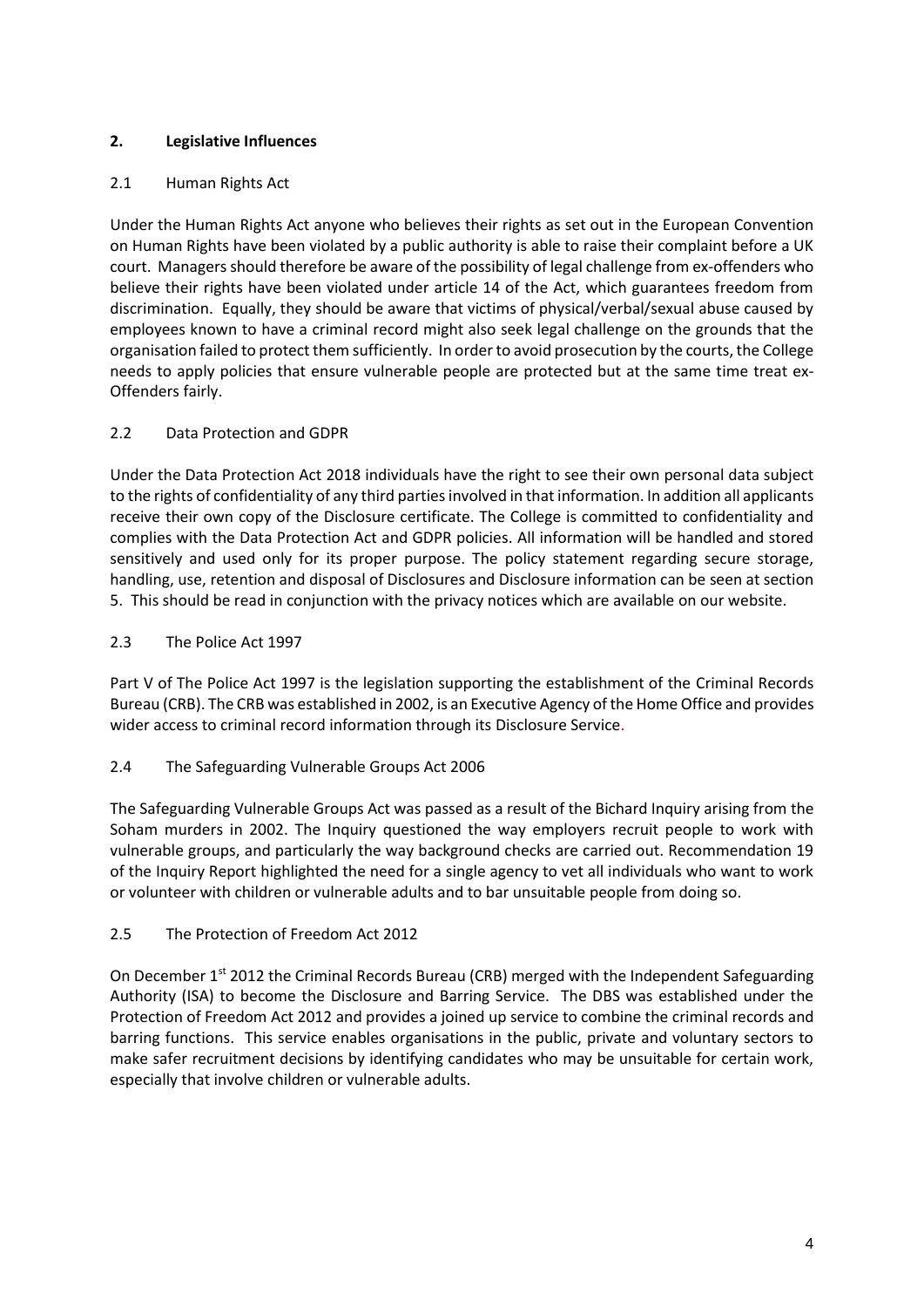# **3. The DBS Code of Practice**

All organisations who wish to use DBS checks must comply with the DBS's Code of Practice which was developed after a lengthy public consultation exercise with input from a range of organisations.

**Please note: Although the code of practice document, which is published under section 122(2) of the Police Act 1997, has not been rebranded with the DBS logo or new terminology, organisations who receive certificate information from the DBS should still comply with the obligations set out in the document.**

**There are some minor terminology inconsistencies in the glossary which is now out-dated due to the introduction of the Protection Of Freedoms Act 2012. Please see the latest DBS glossary for the most up to date descriptions of terms.**

The Code of Practice is intended to ensure – and to provide assurance to those applying for Standard and Enhanced Disclosures – that the information released will be used fairly. The Code also seeks to ensure that sensitive personal information is handled and stored appropriately and is kept for only as long as necessary.

Anybody, who receives Standard or Enhanced Disclosure information, must abide by the Code of Practice which includes Registered Bodies, Umbrella Bodies, Recruiters and others receiving such information.

The Code of Practice states that Disclosure information should only be used in the context of a policy on the recruitment of ex-offenders, designed to protect applicants from unfair discrimination on the basis of non-relevant past convictions. The Code of Practice also states that the information revealed is considered only for the purpose for which it was obtained. It should be destroyed after a suitable period has passed – usually not more than six months.

Organisations must therefore use Disclosure information fairly, and ensure that it is handled and stored appropriately. They must also satisfy the DBS that they are complying with the Code of Practice, which means co-operating with requests from the DBS to undertake assurance checks, as well as reporting any suspected malpractice in relation to the Code or misuse of Disclosures.

Failure to comply with the Code of Practice can result in the DBS refusing to issue the results of a DBS check or potential de-registration of the organisation.

# **4. Rehabilitation of Offenders**

The Rehabilitation of Offenders Act (ROA) 1974 applies to England, Scotland and Wales, and is aimed at helping people who have been convicted of a criminal offence and who have not re-offended since. Anyone who has been convicted of a criminal offence, and received a sentence of not more than 2.5 years in prison, benefits as a result of the Act, if he or she is not convicted again during a specified period otherwise known as the 'rehabilitation period'. The length of this period depends on the sentence given for the original offence and runs from the date of the conviction. If the person does not re-offend during this rehabilitation period, they become a 'rehabilitated person', and their conviction becomes 'spent'.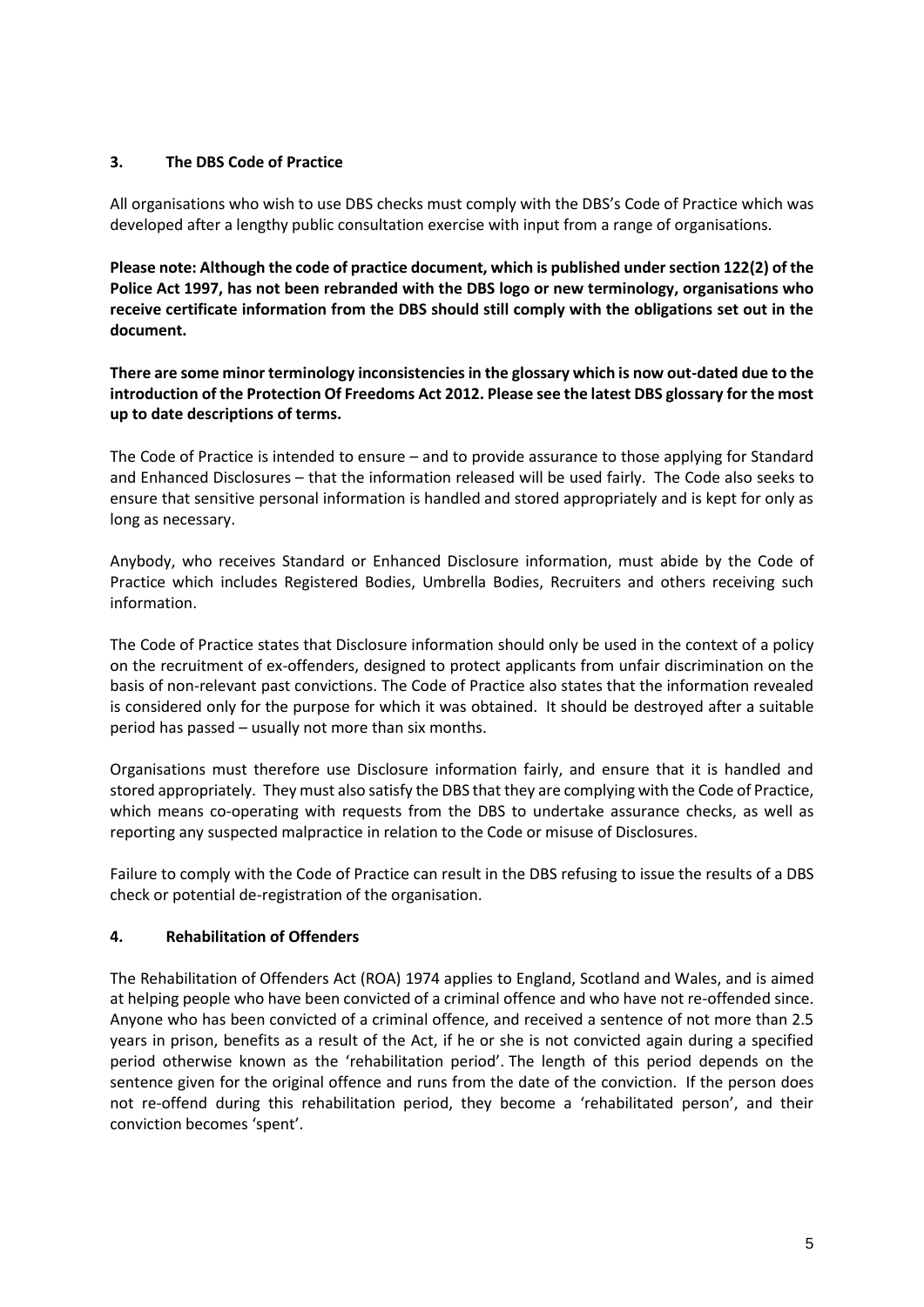Sentences can carry fixed or variable rehabilitation periods and these periods can be extended if the person offends again during the rehabilitation period. However, if the sentence is more than 2.5 years in prison the conviction never becomes 'spent'. It is the sentence imposed by the courts that counts, even if it is a suspended sentence, not the time actually spent in prison.

Once a conviction is 'spent', the convicted person does not have to reveal it or admit its existence in most circumstances, including, for example, when applying for a job. However, there are exceptions relating to employment and these are listed in the Exceptions order to the ROA. The two main exceptions relate to working with children or vulnerable adults and in this circumstance people are required to reveal all convictions, both spent and unspent.

# **5. Policy Statement on the secure storage, handling, use, retention and disposal of Disclosures and Disclosure information**

# 5.1 General principles

As an organisation using the DBS service to help assess the suitability of applicants for positions of trust, Honiton Community College complies fully with The DBS Code of Practice regarding the correct handling, use, storage, retention and disposal of Disclosures and Disclosure information. It also complies fully with its obligations under the Data Protection Act and other relevant legislation pertaining to the safe handling, use, storage, retention and disposal of Disclosure information and has a written policy on these matters, which is available to those who wish to see it on request.

# 5.2 Storage and Access

Disclosure information is never kept on an applicant's personnel file and is always kept separately and securely, in lockable, non-portable, storage containers with access strictly controlled and limited to those who are entitled to see it as part of their duties.

# 5.3 Handling

In accordance with section 124 of the Police Act 1997, Disclosure information is only passed to those who are authorised to receive it in the course of their duties. We maintain a record of all those to whom Disclosures or Disclosure information has been revealed and we recognise that it is a criminal offence to pass this information to anyone who is not entitled to receive it.

# 5.4 Usage

Disclosure information is only used for the specific purpose for which it was requested and for which the applicant's full consent has been given.

# 5.5 Retention

Once a recruitment (or other relevant) decision has been made, we do not keep Disclosure information for any longer than is absolutely necessary. This is generally for a period of up to six months, to allow for the consideration and resolution of any disputes or complaints. If, in very exceptional circumstances, it is considered necessary to keep Disclosure information for longer than six-months, we will consult the DBS about this and will give full consideration to the Data Protection and Human Rights of the individual before doing so. Throughout this time, the usual conditions regarding safe storage and strictly controlled access will prevail.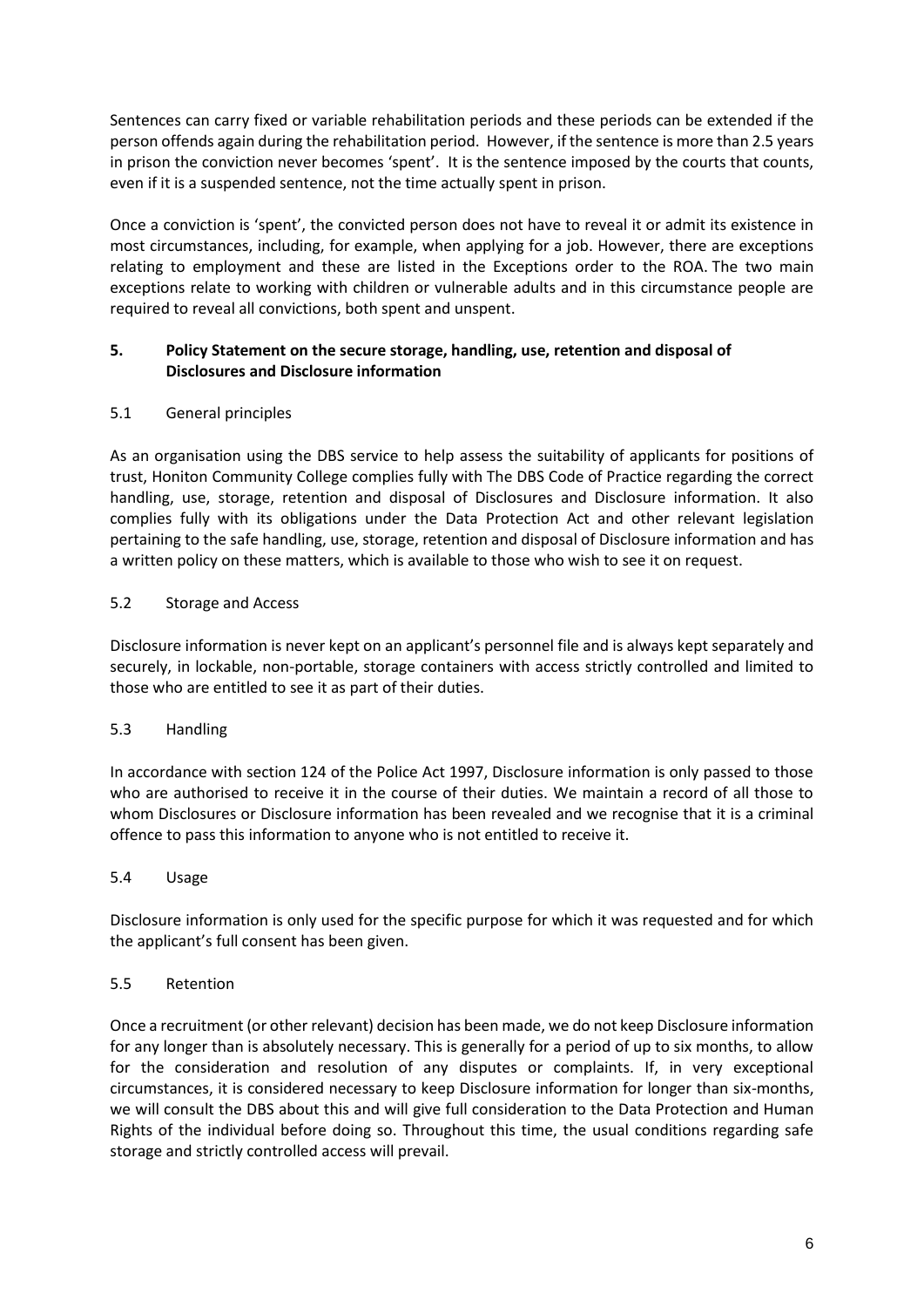### 5.6 Disposal

Once the retention period has elapsed, we will ensure that any Disclosure information is immediately suitably destroyed by secure means, i.e. by shredding, pulping or burning. While awaiting destruction, Disclosure information will not be kept in any insecure receptacle (e.g. waste bin or confidential waste sack). We will not keep any photocopy or other image of the Disclosure or any copy or representation of the contents of a Disclosure. However, in order to maintain the College's DBS Check Database we will keep a record of the date of issue of a Disclosure, the name of the subject, the type of Disclosure requested, the position for which the Disclosure was requested, the unique reference number of the Disclosure and the details of the recruitment decision taken.

# **6. Recruitment**

Whenever a vacancy for a position which will be subject to a DBS check arises the following will always be observed:

- 6.1 A suitability qualified and trained Appointing Officer should be designated to be responsible for the recruitment process.
- 6.2 The job advertisement and any supporting information sent to prospective candidates should clearly state that the post is subject to a DBS Disclosure.
- 6.3 Short-listed candidates will be sent a PO7 form to complete and bring to interview detailing their full criminal history including both spent and unspent convictions.
- 6.4 Either at interview or at a separate meeting the candidate will be asked to discuss the circumstances around their declarations on the PO7 form and a record of this meeting kept until the return of the DBS Disclosure. A risk assessment should then be carried out (see 17.) to help determine if the criminal history is relevant to the role.
- 6.5 Only the successful candidate will be required to apply for a DBS Disclosure. A new Disclosure must be applied for; previous Disclosures are unacceptable (see 20.)
- 6.6 Where it is determined the candidate's criminal background does not preclude employment, a conditional offer of employment can be made, subject to relevant pre-employment checks including a DBS Disclosure.
- 6.7 Once the DBS Disclosure is returned, if it has revealed the same information as the candidate disclosed and only if this is not considered to pose a risk following the risk assessment (see 17.) then providing all other pre-employment checks are satisfactory an unconditional job offer can be confirmed, following a meeting with the candidate.
- 6.8 If the DBS Disclosure contains information which was not revealed by the candidate, or additional information is received by the police, it will be necessary to hold a further discussion with the candidate and a further review against the risk assessment carried out to determine whether to confirm or withdraw the conditional offer of employment. This decision must be ratified by the Head of Service or designated senior manager and HR advice sought.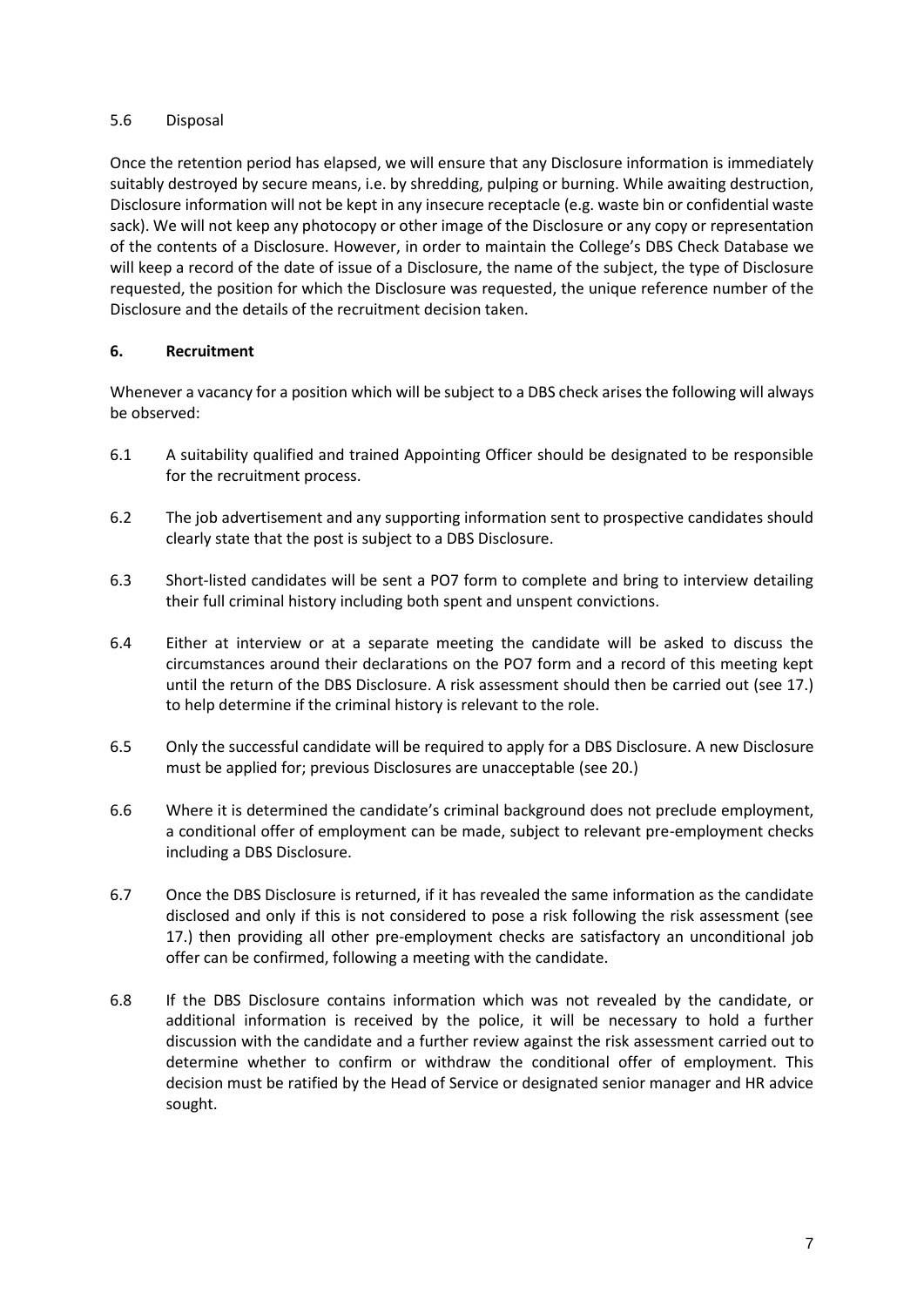### **7. Policy Statement – Recruitment of Ex-Offenders**

- 7.1 As an organisation using the DBS service to assess candidates' suitability for positions of trust, Honiton Community College complies fully with The DBS Code of Practice and undertakes to treat all candidates for positions fairly. It undertakes not to discriminate unfairly against any subject of a Disclosure on the basis of conviction or other information revealed.
- 7.2 Honiton Community College is committed to the fair treatment of its staff, potential staff or users of its services, regardless of race, gender, religion, sexual orientation, responsibilities for dependants, age, physical/mental disability or offending background.
- 7.3 This policy on the recruitment of ex-offenders will be made available to all Disclosure applicants at the outset of the recruitment process.
- 7.4 We actively promote equality of opportunity for all with the right mix of talent, skills and potential and welcome applications from a wide range of candidates, including those with criminal records. We select all candidates for interview based on their skills, qualifications and experience.
- 7.5 A Disclosure is only requested after a thorough risk assessment has indicated that one is both proportionate and relevant to the position concerned. For those positions where a Disclosure is required, all application forms, job adverts and recruitment briefs will contain a statement that a Disclosure will be requested in the event of the individual being offered the position.
- 7.6 Where a Disclosure is to form part of the recruitment process, we encourage all candidates called for interview to provide details of their criminal record at an early stage in the application process. We request that this information is sent under separate, confidential cover, to a designated person within Honiton Community College and we guarantee that this information is only be seen by those who need to see it as part of the recruitment process.
- 7.7 Unless the nature of the position allows Honiton Community College to ask questions about a candidate's entire criminal record we only ask about "unspent" convictions as defined in the Rehabilitation of Offenders Act 1974.
- 7.8 We ensure that all those in Honiton Community College who are involved in the recruitment process have been suitably trained to identify and assess the relevance and circumstances of offences. We also ensure that they have received appropriate guidance and training in the relevant legislation relating to the employment of ex-offenders, e.g. the Rehabilitation of Offenders Act 1974.
- 7.9 At interview, or in a separate discussion, we ensure that an open and measured discussion takes place on the subject of any offences or other matter that might be relevant to the position. Failure to reveal information that is directly relevant to the position sought could lead to withdrawal of an offer of employment.
- 7.10 We make every subject of a DBS Disclosure aware of the existence of The DBS Code of Practice and make a copy available on request.
- 7.11 We undertake to discuss any matter revealed in a Disclosure with the person seeking the position before withdrawing a conditional offer of employment.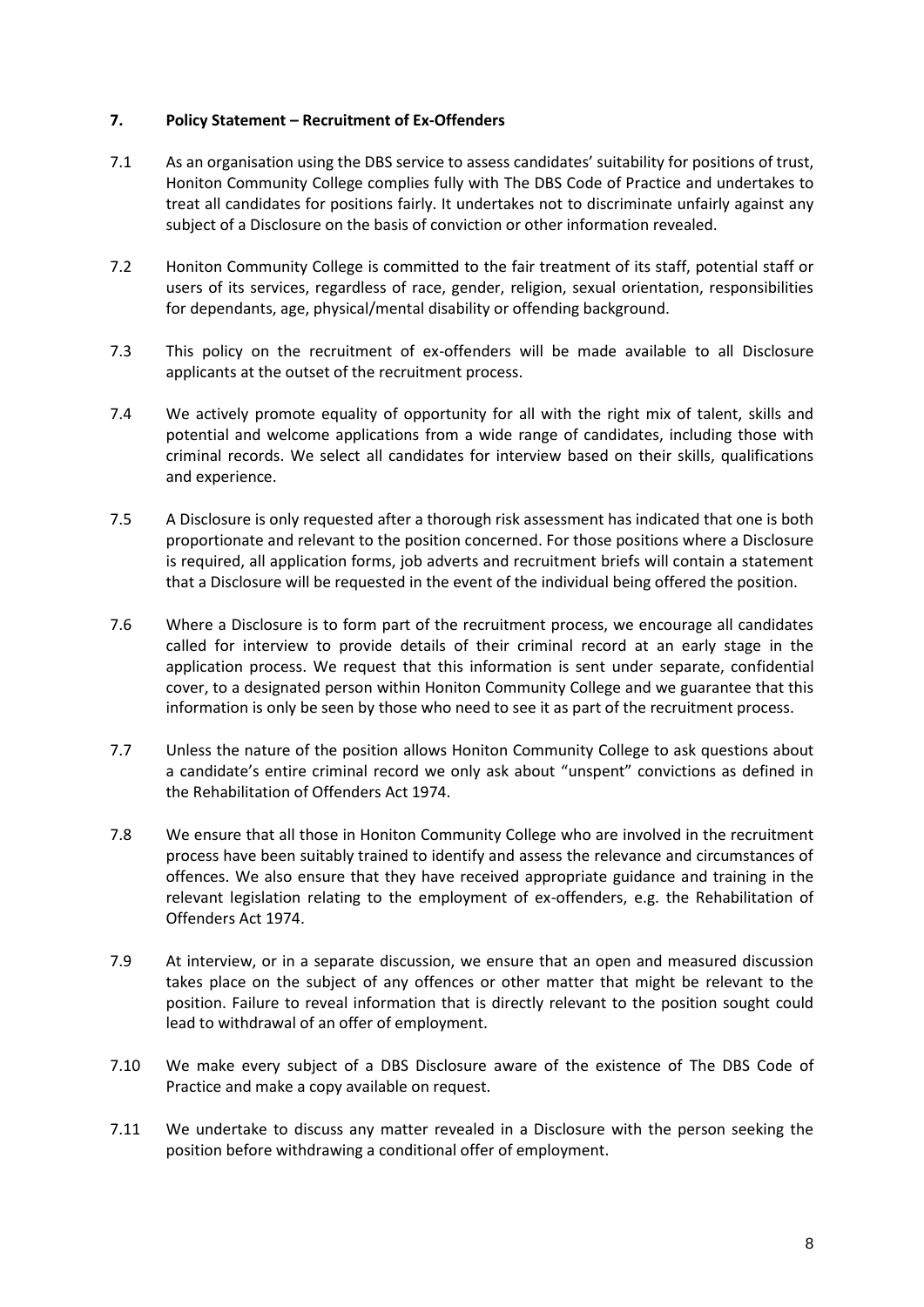7.12 Having a criminal record is not necessarily bar to working with us. This will depend on the nature of the position and the circumstances and background of the offences

### **8. Monitoring and Review**

The College's Records Disclosure Manager will monitor and review this policy on a regular basis in order to ensure on-going compliance with legislation and effective operational practice.

HCC reserves the right to alter or amend this policy in accordance with any recommendations resulting from consultation with relevant parties, the monitoring process; any changes in the law; or any other related legislation.

### **PROCEDURE**

### **9. The Disclosure and Barring Service (previously the Criminal Record Bureau)**

### 9.1 Background to the DBS

The Criminal Record Bureau (CRB) was an executive agency of the Home Office established under provision of the Police Act 1997 and commenced operation in March 2002. It was established to help employers in the public, private and voluntary sectors identify individuals who may be unsuitable for certain types of work, especially that involving contact with children or other vulnerable members of society, by providing controlled access to criminal records and related information through its Disclosure service.

The Disclosure service is a single focussed process and enables organisations to make safer recruitment decisions by checking the background of applicants to ensure they do not have a history that would make them unsuitable for the position for which they have applied.

# 9.2 Disclosure Level

There are currently two levels of Disclosure available, Standard or Enhanced. The level check is dependent on the nature of the role and guidance found on the DBS website www.homeoffice.gov.uk/agencies-public-bodies/dbs/. However, the College in seeking to fulfil its duty of care and all disclosure checks are applied for at Enhanced level, as this is the only level that discloses all relevant information.

### 9.3 Disclosure checking service

The DBS checks each Disclosure applicant against the Police National Computer (PNC), Local Police Intelligence, List 99 (Department for Children, Schools & Families), the Department of Health Consultancy List; the Protection of Children Act (POCA) list and the Protection of Vulnerable Adults (POVA) list. A comprehensive check can thus be made on those individuals potentially coming into contact with children or vulnerable adults.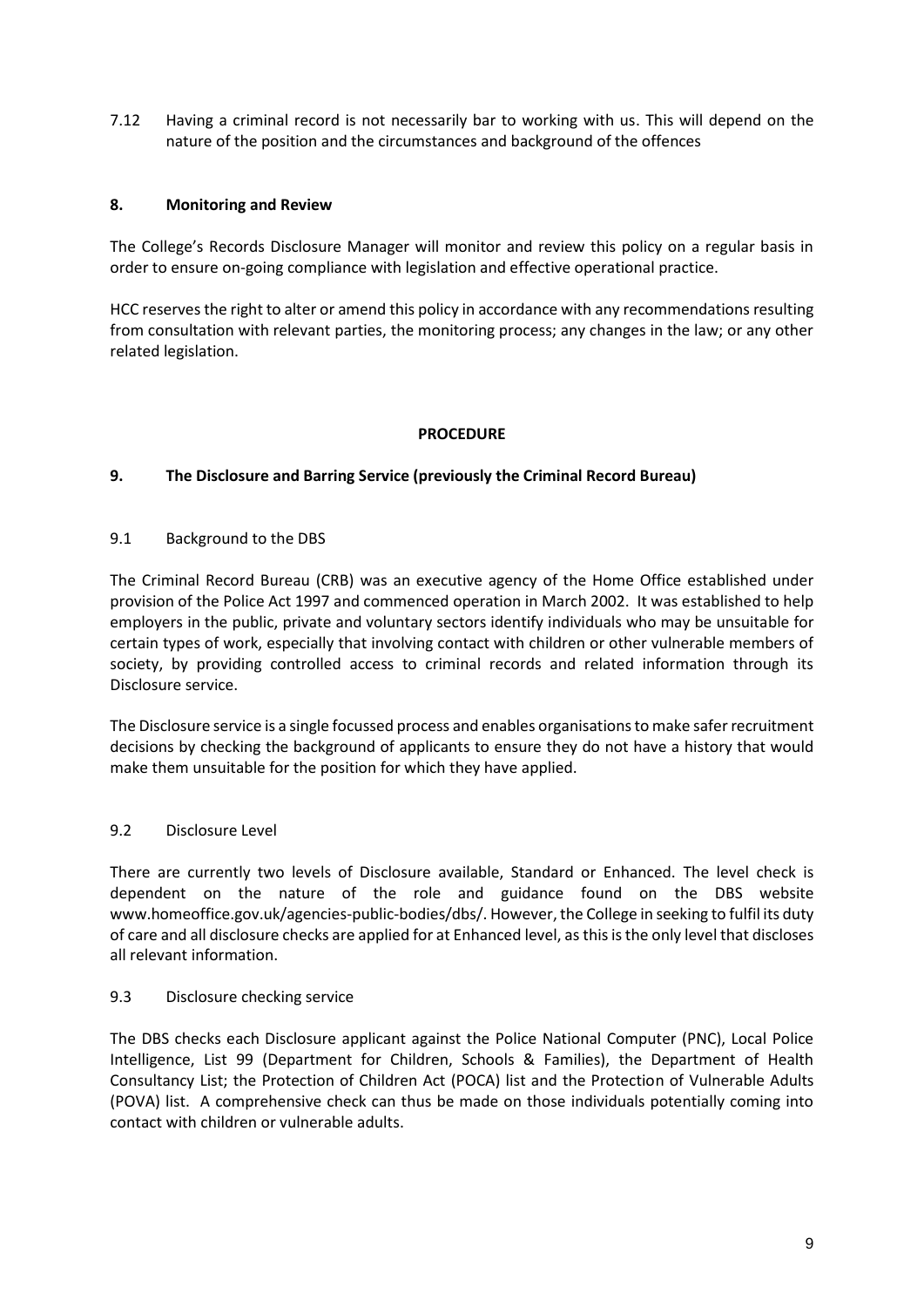It should be stressed that, whilst DBS checks are vital in the consideration of appropriately staffing posts with access to vulnerable people, they are just one in a range of pre-employment checks which must be carried out in order to assess the suitability of candidates. Other checks include thoroughly confirming identities, qualifications, taking up references and examining dates of employment histories on application forms.

# 9.4 Disclosure Certificate information

An Enhanced Disclosure will contain information regarding;

- Current and spent convictions
- Cautions
- Reprimands
- Warnings which are held on the Police National Computer
- Any relevant information that is held by the police

Any matter of potential concern revealed in a Disclosure must be fully discussed with the person seeking the post before a decision to either withdraw or confirm a conditional offer of employment is taken.

# 9.5 DBS Code of Practice

The DBS Code of Practice sets out the obligations that must be met by recipients of Disclosure Information. Every subject of a DBS Disclosure will be made aware of the existence of the Code of Practice and a copy of it will be made available to that individual on request or by visiting the DBS website at www.homeoffice.gov.uk/agencies-public-bodies/dbs/. In addition, a guide to completing the Disclosure application form can also be found at the above web site.

# **10. Roles and Responsibilities of 'Authorised Officers'**

Authorised Officers play an important role in the DBS process from conducting the ID checks to receiving results of positive disclosures.

# 10.1 Who can be an Authorised Officer?

Anyone can be nominated as an Authorised Officer providing they can meet the following criteria:

- They need to be in a role which requires an enhanced DBS check
- They must hold a current enhanced DBS which is clear. We will require a copy if the check was not processed by Honiton Community College.
- They will need to have the authority to authorise the payment for the check
- Typically, they should be in a more senior role than those being checked, or work in Human Resources or be overseen by a member of the ELT.

Authorised Officers are required to ensure they are fully aware of the application process and have read and understood The DBS Code of Practice.

10.2 Key responsibilities for Authorised Officers

10.2.1 Completing the DBS Disclosure Application Form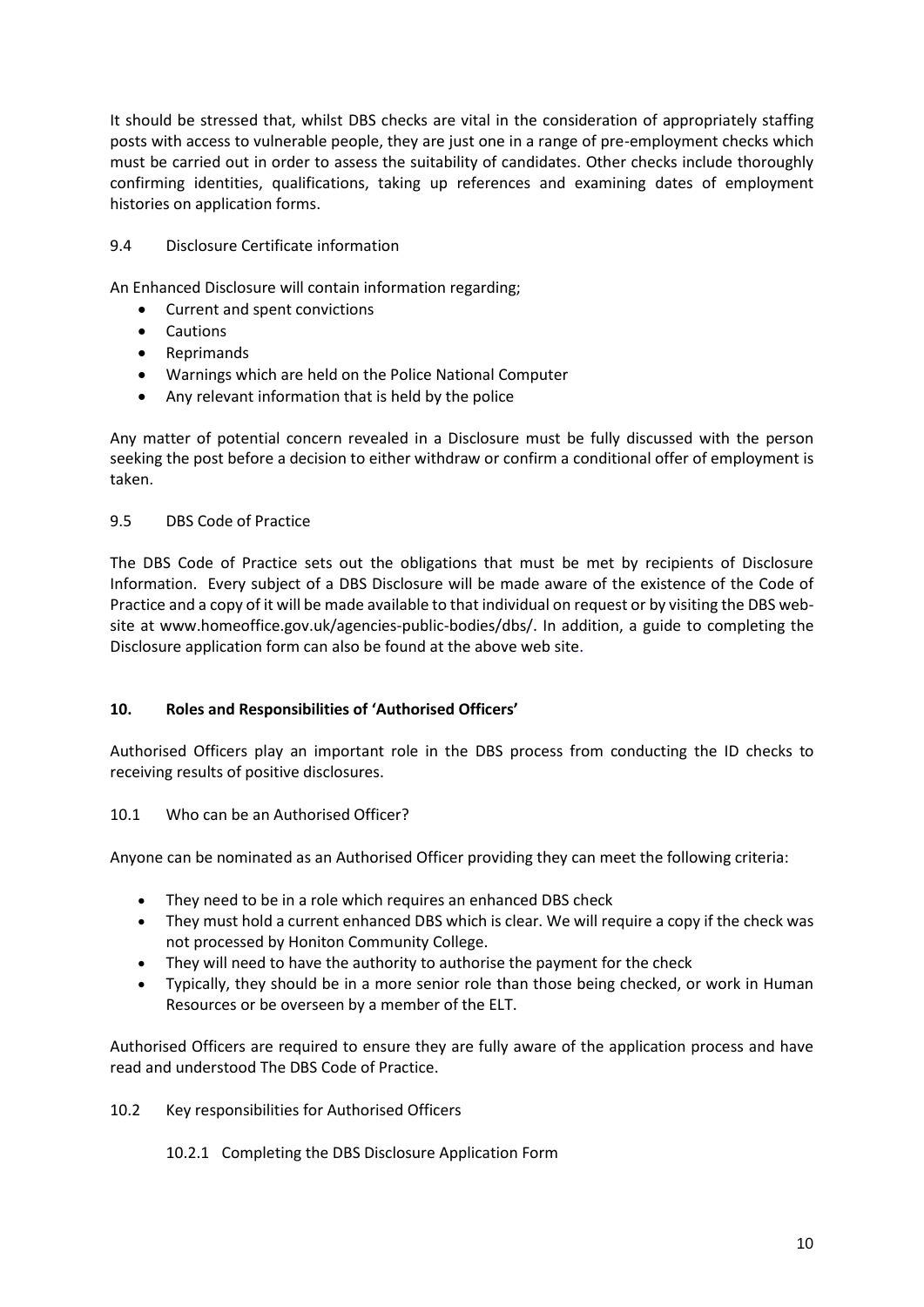It is the responsibility of the Authorising Officer to ensure that the DBS application form is completed fully and correctly, taking into consideration common errors, otherwise this can result in delays in the process.

# 10.2.2 The DBS1 Form

All forms are now completed on-line vi[a https://devoncc.employmentcheck.org.uk](https://devoncc.employmentcheck.org.uk/)

# 10.2.3 ID Checking

The most important feature for Authorised Officers is conducting the identity check required with DBS checks. All the appropriate original documents must be seen and evidenced in section' W' on the Disclosure Application Form along with completing the Evidence sheet (on the back of the DBS1).

Comprehensive guidance on ID checking and the list of defined documents, along with useful hints and tips on how to identify fraudulent ID documents can be found on the DBS website.

# 10.2.4 Receiving the Results

The Authorised Officer on the DBS1 form will receive the results of the DBS check. If the Disclosure comes back with no information on, then an email will be sent direct to the Authorised Officer confirming the basic details which can be stored on the personnel file. Should however the disclosure be returned with information on, then the Disclosure certificate will either be posted recorded delivery to the Authorised Officer. Once an employment decision has been made a DBS2 form must be completed and returned to the Records Disclosure Service.

# 10.2.5 Payment

Invoices are automatically raised by DCC (DBS Department) direct to the college.

### **11. Managing the Disclosure Process**

- 11.1 The disclosure process is managed by a nominated Authorised Officer (who may also be the Appointing Officer) who is a recognised contact with the DBS As both Appointing and Authorised Officers are given access to sensitive information relating to criminal records they must be of an appropriate level within the organisation.
- 11.2 The Authorised Officer should ensure that the applicant receives adequate support and guidance on completing the Disclosure Application form and that they are made aware of the College's policy on recruitment of Ex-Offenders (see 7.) A detailed breakdown of the Disclosure application process can be found in this policy (see 22.).
- 11.3 The Authorised Officer is responsible for ensuring compliance with The DBS Code of Practice during the Disclosure process.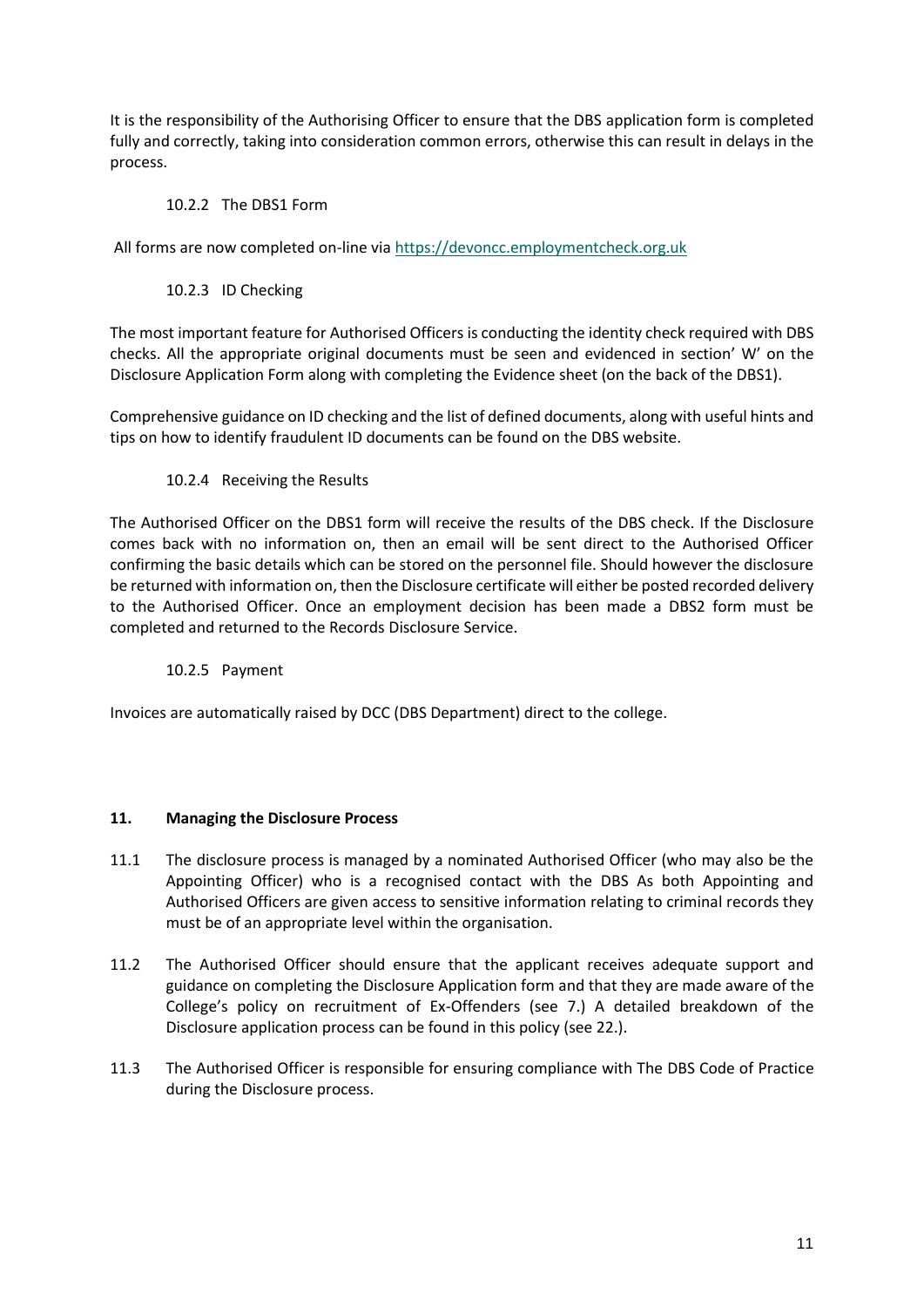- 11.4 Once the Records Disclosure Service receives the copy of the Disclosure certificate back from the DBS if the Disclosure contains no information then a confirmation email will be sent to the Authorised Officer.
- 11.5 If there is information contained on the Disclosure certificate, or received by separate cover, the Authorised Officer will be notified either by receipt of the actual certificate or via the agreed Directorate notification procedure.

# **12. Re-checking of Existing Employees**

12.1 How long is a Disclosure valid?

Each Disclosure will contain the date the Disclosure was printed. Disclosures do not carry a predetermined period of validity because a conviction or other matter could be recorded against the subject of a Disclosure at any time after it is issued.

12.2 Employees Changing Post within Honiton Community College

All employees are subject to an enhanced DBS check.

12.3 Existing Employee Re-checks

Honiton Community College reserves the right to ask existing employees in relevant positions to apply for a Disclosure if their actions or activities give cause for concern. The grounds for this could include allegations of suspicious or inappropriate behaviour made by a child or vulnerable adult, or a colleague, parent, carer or member of the public. In such instances a full investigation will be conducted and Honiton Community College may ask for a new Disclosure to be carried out, only after seeking legal advice.

All employees will be expected to comply and any employee refusing to comply with the request for a Disclosure will be advised that their deliberate and unreasonable refusal to carry out lawful and safe instructions issued and/or to comply with a contractual agreement, will lead to the employee being subject to a disciplinary investigation.

All existing employee re-checks should be undertaken in conjunction with the 'Managing Disclosure Information during Employment' policy. This policy underpins the Honiton Community College contractual requirement for all staff in posts subject to a DBS check to disclose any pending criminal proceedings for which they have been formally charged, any criminal conviction, caution, reprimand, bind-over or final warning received during their employment or since their last DBS Disclosure or where a DBS Disclosure has never been carried out, all criminal information must be disclosed.

It should be noted however that schools are not statutorily required to ask existing staff that were recruited prior to the establishment of the CRB in 2002 for a DBS check unless they have concerns about the person's suitability to work with children (see also 13.)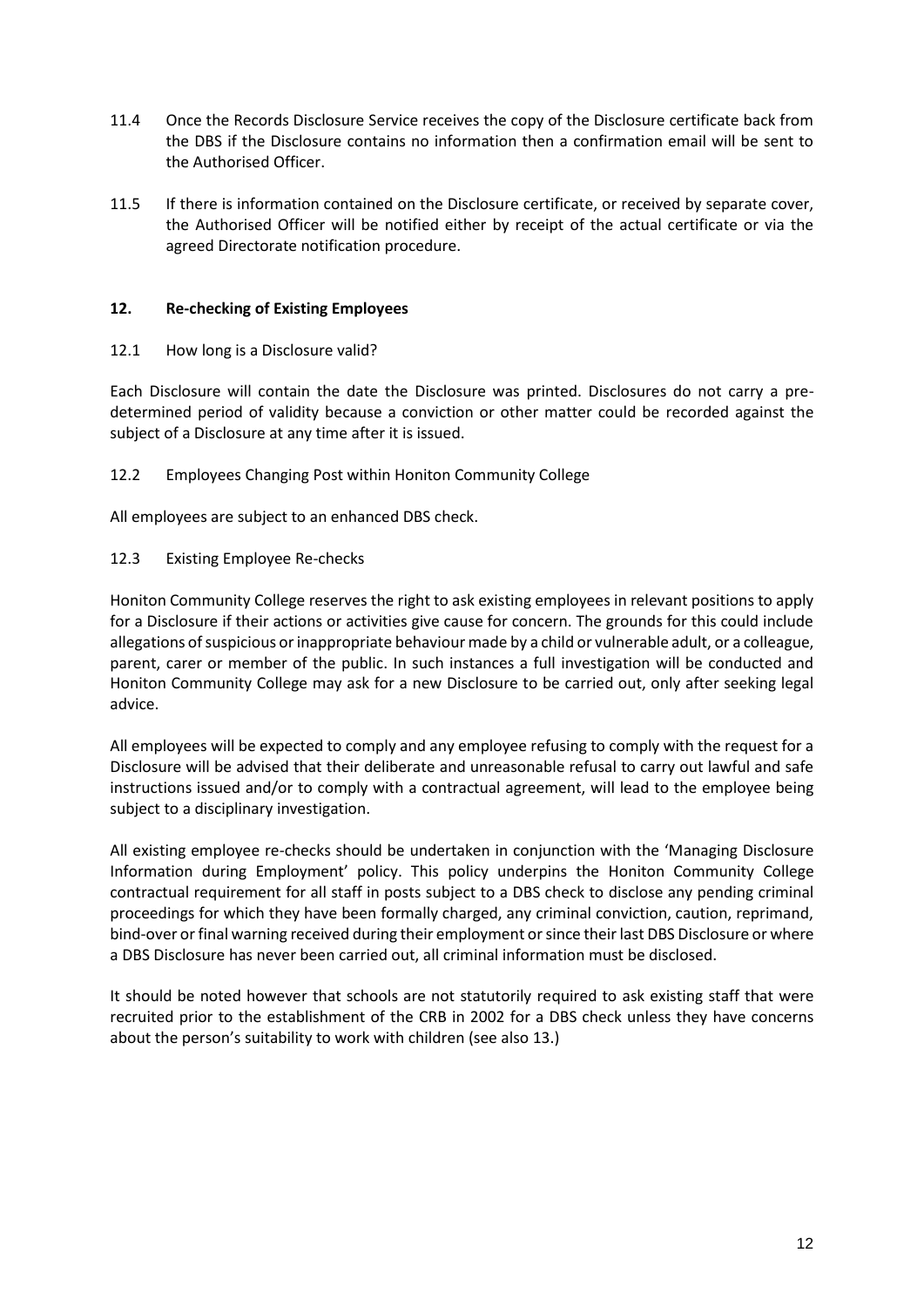# **13. DBS Checks in Schools**

### 13.1 Central School Record

In addition to the various staff records which are kept as part of normal business, from 1st January 2007 schools' must also keep and maintain a Single Central Record of recruitment and vetting checks. This record must include all employed staff, supply staff, volunteers, governors or any others who work in regular contact with the children.

The Central record must indicate whether or not the following have been completed; identity and qualification checks, checks of permission to work in the UK, DBS Children's Barred List, enhanced DBS Disclosure information and overseas criminal record checks (where appropriate). The record must show the date on which each check was completed and should show who carried out the check.

### 13.2 Volunteers

Many parents and other volunteers help regularly in the classroom and some will require a DBS Disclosure. This should be determined by the frequency and nature of contact with children i.e. if being left unsupervised with children and/or if having regular contact which is defined as 3 times in a 30 day period or more.

Volunteers who only accompany staff and children on one off outings or trips or who help at one off specific events such as sports days, school fete's etc. do not need to be DBS checked. If however an overnight stay is involved then an enhanced DBS must be obtained.

# 13.3 Supply Staff

The same vetting checks will be required for those who work as supply staff in schools, including those who are employed via a supply agency (whether college or commercial) and should be recorded on the central school record (see 14.1).

Where supply staff are employed directly by the school or the same process must be followed as for all employed staff and an enhanced DBS Disclosure applied for.

Before taking on supply staff from an agency, the school must obtain written confirmation from the agency that the relevant DBS Disclosure has been received and if it contained any disclosed information. The school does not need to see or carry out a check themselves unless there is information contained in the DBS Disclosure although an identity check must still be carried out. Where there has been disclosed information the school must obtain a copy of the DBS Disclosure from the agency in order to make their own decision on suitability. Regulations under the Police Act authorise passing Disclosure information from agencies to schools where the subject's suitability is under consideration.

### 13.4 Governors

In line with volunteers, governors in positions that include regular work in the presence of children, or who care for, train, supervise or are in sole charge of children should be asked to obtain an Enhanced DBS Disclosure. In addition, any governor giving cause for concern should also be asked to obtain an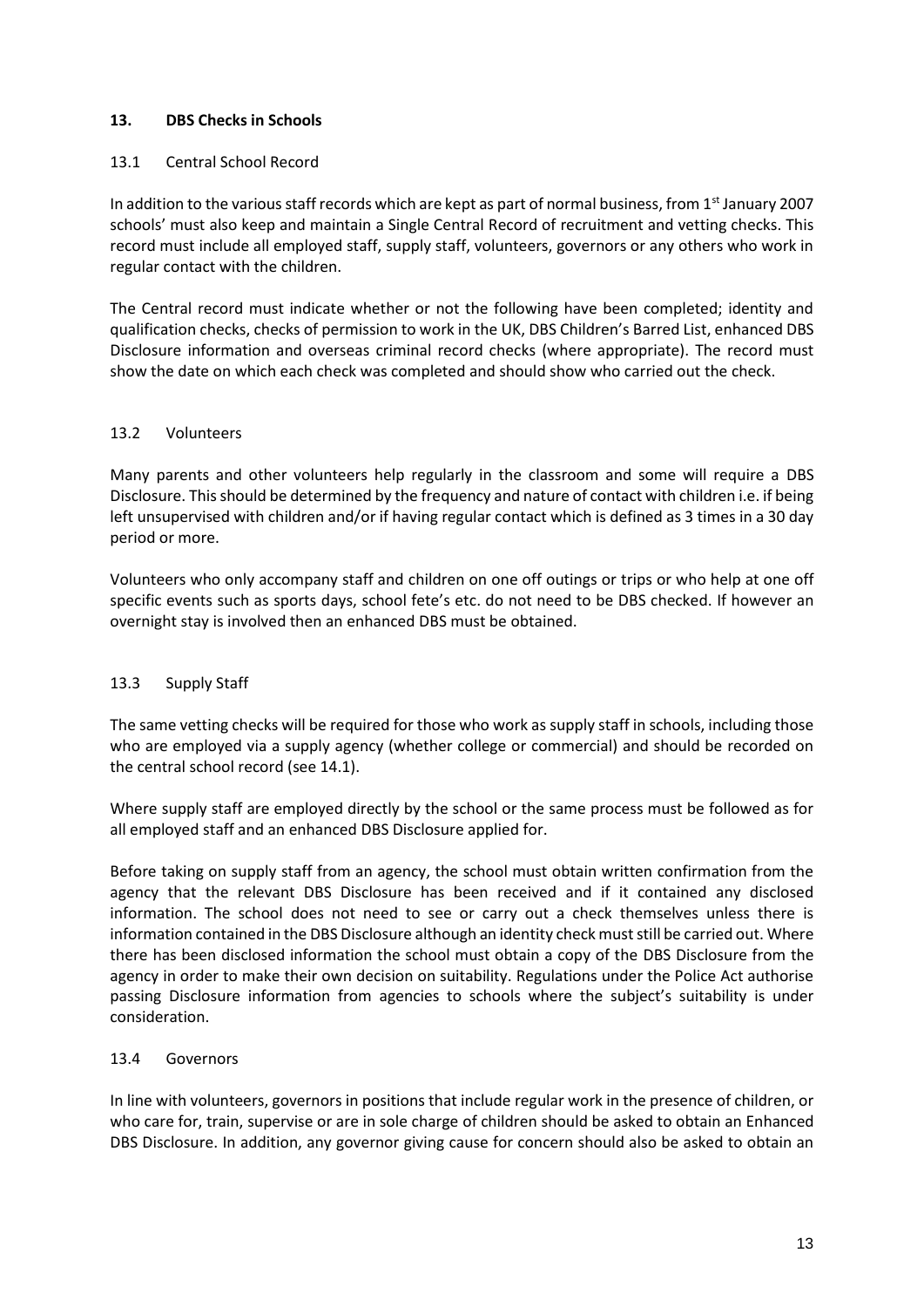Enhanced Disclosure. All others should be asked to sign the declaration confirming their suitability to fulfil the role.

# **MANAGEMENT GUIDANCE**

### **14. Employing People with Criminal Records**

### 14.1 Relevancy of Criminal Record

Possessing a criminal record is not necessarily a bar to working for Honiton Community College, but it may preclude working in certain positions. This will depend on the nature of the position and the circumstances and background of the offences committed.

An application to the DBS for Disclosure will be requested only where this is considered relevant to the post and is permitted under the Exceptions order to the Rehabilitation of Offenders Act 1974. For those positions where a Disclosure is required, any recruitment information will contain a statement that candidates will be asked to provide details of their criminal record prior to their interview and that the successful candidate will be required to apply to the DBS for Disclosure.

### 14.2 Equality of Opportunity

Honiton Community College's commitment to equality of opportunity extends to candidates with criminal records. We seek candidates with the right mix of talent, skills and potential. All candidates must be selected for interview on the basis of their skills, competencies, qualifications and experience and will not be treated differently unless this is appropriate and justified. Furthermore, candidates will not be rejected automatically for having declared criminal background unless those offences are relevant to the job for which they are applying. A full statement on recruiting ex-offenders can be found at 7.

### 14.3 Validity of DBS Disclosures

It must be established that the post to be filled is exempt under the Exceptions Order of the Rehabilitation of Offenders Act 1974. This makes it possible for questions about the candidate's criminal background to be asked and for an application for Disclosure to be made. Not all positions are subject to DBS checking and, in some cases; it can be an offence under Section 123 (2) of the Police Act 1997 to apply for a Disclosure in respect of a post which is not included in the Exceptions Order of the Rehabilitation of Offenders Act 1974. For example, if an employee has access to sensitive or confidential information such as home addresses, financial details, databases of vulnerable clients or medical information, application for a Disclosure does not, currently fall within legislation; this is because the employee has no direct contact with children and/or vulnerable adults.

# **15. Staff Awaiting DBS Clearance**

Ideally a DBS Disclosure should be obtained before an individual starts work. Where it is necessary to engage a member of staff /voluntary worker where the DBS Disclosure has not yet been received the Manager/appointing officer must undertake a written risk assessment and ensure that the employee is appropriately supervised. In all cases a DBS Disclosure must have been applied for and all other recruitment checks completed. Arrangements should be put in place to ensure the individual will have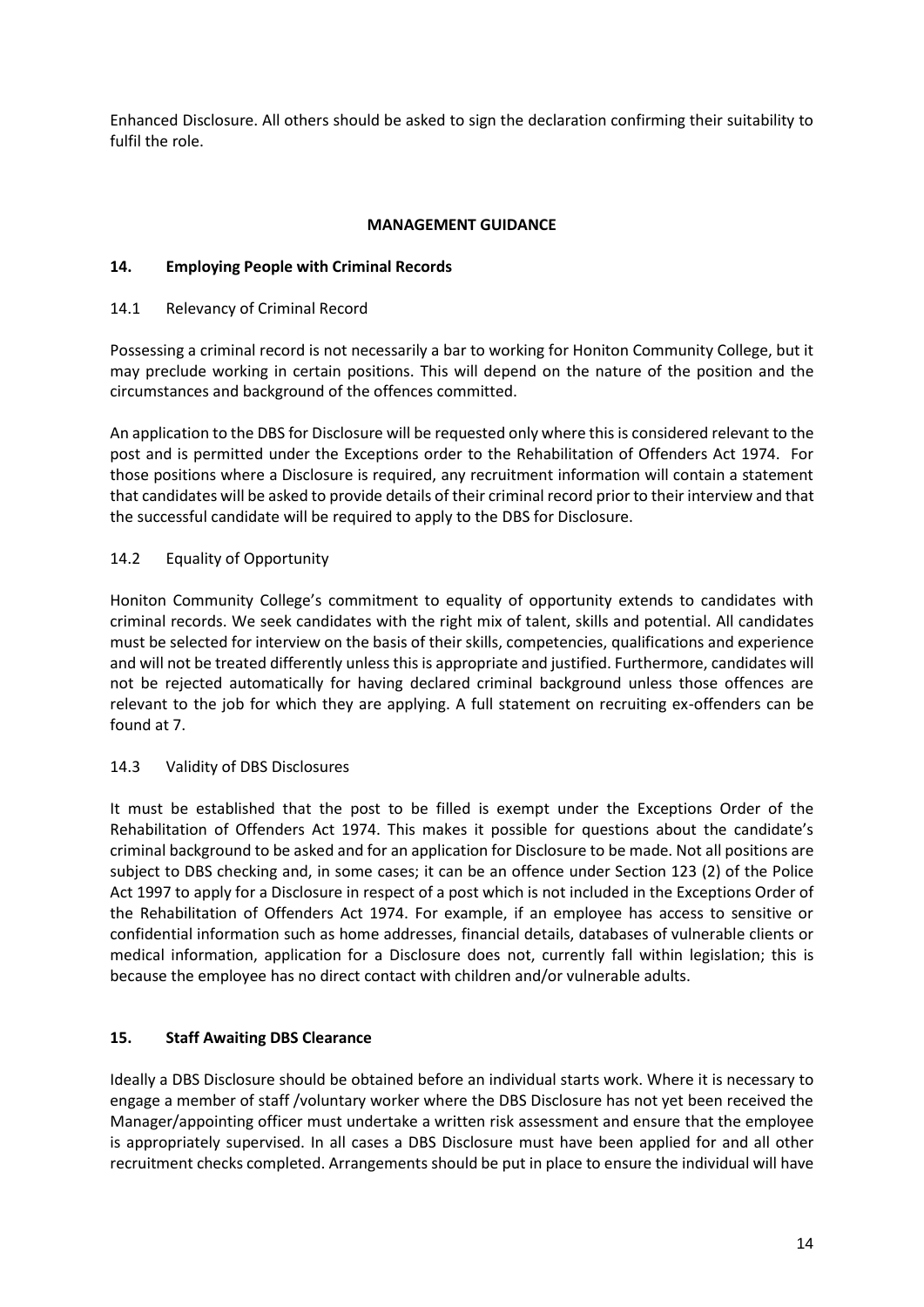no unsupervised contact with children/vulnerable adults until such time as clearance has been obtained via the Disclosure Certificate and confirmed to the line manager.

In order to identify the appropriate supervision arrangements the line manager should consider what is known about the person concerned, their experience, the nature of their duties and the level of responsibility they will carry. For those with limited experience and where references have provided limited information the level of supervision required may be high. For those with more experience and where the references are detailed and provided strong evidence of good conduct in previous work a lower level of supervision could be appropriate. For all staff without completed checks it should be made clear that they are subject to this additional supervision. The nature of the supervision should be specified and the roles of staff undertaking the supervision made clear. The arrangements should be reviewed regularly, at least every two weeks, until the DBS Disclosure is received.

Where the individual is allowed to work whilst awaiting the results of the DBS check, the line manager is responsible for monitoring the progress of the DBS check and must keep a written record of such actions during this period of supervision. Only when a satisfactory DBS clearance has been obtained should the manager remove any special measures that were put in place and allow the employee to take up the full responsibilities of their role recording this on the individual's personnel file.

### **16. Risk Management - Assessing the relevance of Criminal Records**

Assessing and managing the risk of employing a person with a criminal record, or about whom positive information has been revealed following a disclosure, means comparing the candidate's skills, experience and conviction circumstances against the risk criteria identified for the job and deciding on the relevance of the conviction or other information.

It has been estimated that a fifth of the working population has a criminal record. Employment is the single most important factor in reducing re-offending and failure to get paid employment is a major reason for re-offending. Having a criminal record will not necessarily bar someone from employment with Honiton Community College; this will depend on the background to the offence(s) and the nature of the position being sought.

### 16.1 Considerations

Addressing issues relating to criminal offences needs an objective common sense approach which takes account of the following:

- the employer's duties in law
- the nature of the crime
- when it happened
- the circumstances involved
- the sentence
- patterns of offending
- efforts to avoid re-offending
- job requirements
- safeguards against offending at work
- possible reactions of employees, customers etc., objectively assessed.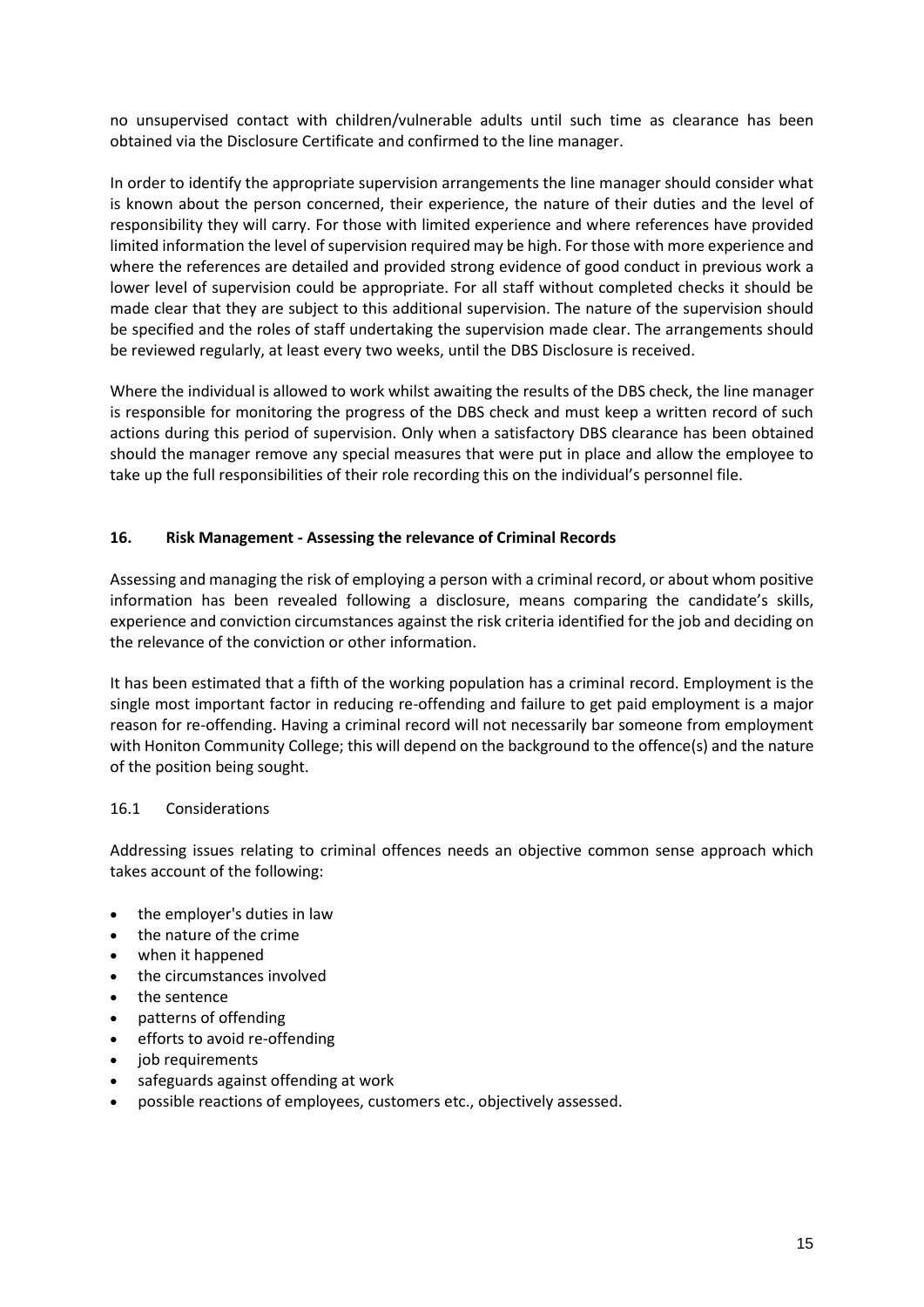### 16.2 Candidate Awareness

Applicants should be forewarned that Enhanced Disclosures might include non-conviction information such as details of cautions, reprimands, and warnings and may include police intelligence relating to on-going investigations and relationships with any known or suspected criminals.

HCC policy states that failure to reveal criminal history could lead to withdrawal of the conditional offer of employment however since having a criminal record will not necessarily lead to a bar in employment with HCC (see 7.), it is vital that effective use of the recruitment, or separate interview is made to discuss the nature of the criminal record with those short-listed applicants that have disclosed they have a criminal record.

During the interview, the applicant should be able to give a full account of the circumstances of the offence(s), any extenuating circumstances and of their efforts to avoid re-offending.

Where assessment against the risk criteria indicates that the applicant could be employed on a conditional basis provided that extra safeguards are put into place, the Appointing Officer should discuss these with the applicant and explain the reasons for them.

### 16.3 Assessing the Role for Risk

When assessing the position, role or contact, a number of factors need to be taken into consideration, which are:

| <b>Issues</b>                                                                                                                                                                                      | Reasons                                                                                                            |  |
|----------------------------------------------------------------------------------------------------------------------------------------------------------------------------------------------------|--------------------------------------------------------------------------------------------------------------------|--|
| Exemption status under the Rehabilitation of<br>Offenders Act 1974, duties under the Police and<br>Children's Acts regarding one-to-one contact<br>with children, vulnerable adults or the elderly | It is illegal to employ certain offenders in some<br>occupations.                                                  |  |
| To what extent are you bound by other legal                                                                                                                                                        | For example, those with motoring convictions                                                                       |  |
| constraints?                                                                                                                                                                                       | employed as drivers.                                                                                               |  |
| Does the post involve any direct responsibility<br>for finance or items of value?                                                                                                                  | What could happen and how serious would that<br>be? What factors would increase or decrease<br>the perceived risk? |  |
| Does the post involve direct contact with                                                                                                                                                          | For example, the nature of the offence and                                                                         |  |
| members of the public?                                                                                                                                                                             | impact of rehabilitation since then. Consider                                                                      |  |
| Will the nature of the job present any realistic                                                                                                                                                   | whether the offence would create unacceptable                                                                      |  |
| opportunities for the post holder to re-offend in                                                                                                                                                  | risks for other employees, customers, suppliers,                                                                   |  |
| the place of work?                                                                                                                                                                                 | clients, service users, etc.                                                                                       |  |

# 16.4 Assessing the Ex-Offender and the Offences

When assessing any disclosure or disclosed information, consideration should be given to the following: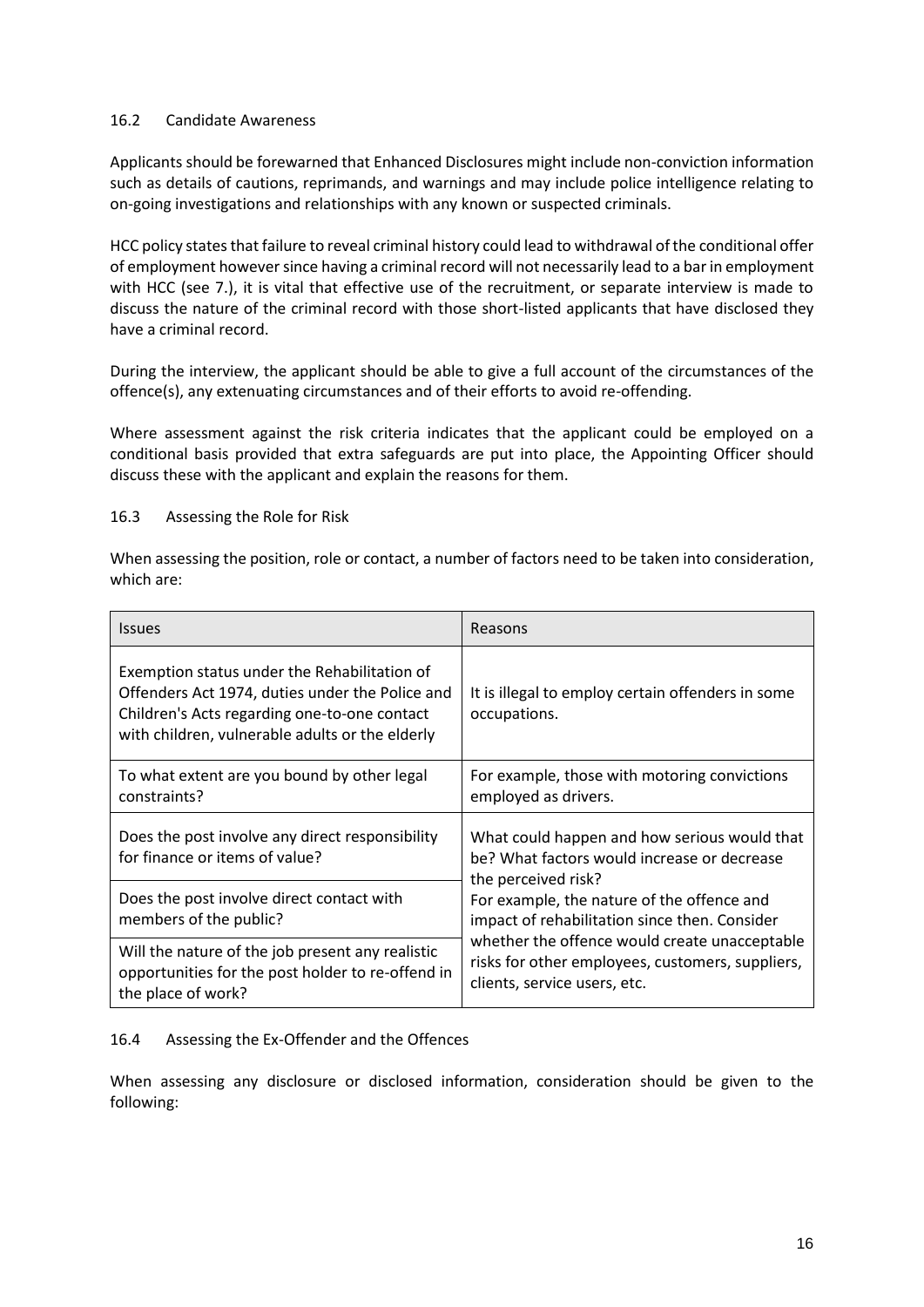- The availability of assessments and reports from those agencies involved in the applicant's process of rehabilitation. For example, the Probation Service, specialists working in prison, etc.
- The seriousness of the offence and its relevance to the safety of other employees, customers, clients and property. Generally speaking, the longer the sentence the more seriously the Courts viewed the offence at the time. Custodial sentences are usually for more serious crimes than non-custodial sentences.
- The length of time since the offence occurred. (How effective has rehabilitation been?)
- Was the offence a one-off, or part of a history of offending.
- Whether the applicant's circumstances have changed since the offence was committed, making re-offending less likely (e.g. improved personal circumstances, drug addiction therapy).
- The country in which the offence was committed. For example, some activities are offences in Scotland and not in England or Wales, and vice versa.
- Whether the offence has since been decriminalised by Parliament.
- The degree of remorse, or otherwise, expressed by the applicant.

### 16.5 Implementing Safeguards

It is important to consider any restrictions to the College's fidelity insurance cover that might exclude employment of some ex-offenders in specific positions. Any concerns in this respect should be referred to the College's insurance office before the appointment is made.

It is also useful to assess the level and closeness of supervision which may be needed early on in the employment and the extent to which procedures such as audits and involvement of others in the work process would be a form of indirect supervision.

### 16.6 Further Guidance

Further support and guidance around employing someone with a criminal record can be found by contacting the HR Helpdesk on 01392 384567

### **17. Overseas Candidates**

- 17.1 All persons appointed to a post, or seeking to volunteer with children and/or vulnerable adults who have lived outside the United Kingdom must undergo a DBS check regardless of their length of stay in the UK, or even if they have never been resident.
- 17.2 Although it may be of limited value to ask a person who has little or no previous residence in the UK to apply for a Disclosure, if that person seeks to work in the regulated childcare sector, the employer is required to check the Protection of Children list through the Disclosure process and similarly, if a person seeks to work with vulnerable adults, the employer is required to check the Protection of Vulnerable Adults list.
- 17.3 All foreign nationals including UK citizens who have lived or worked overseas in the previous 5 years must provide a Statement of Good Conduct (SOGC) or overseas criminal record check, in addition to immigration documentation and DBS requirements. The applicant should provide a SOGC or overseas criminal record for every country in which residency or employment is relevant and it should be requested in English otherwise translation costs may be incurred.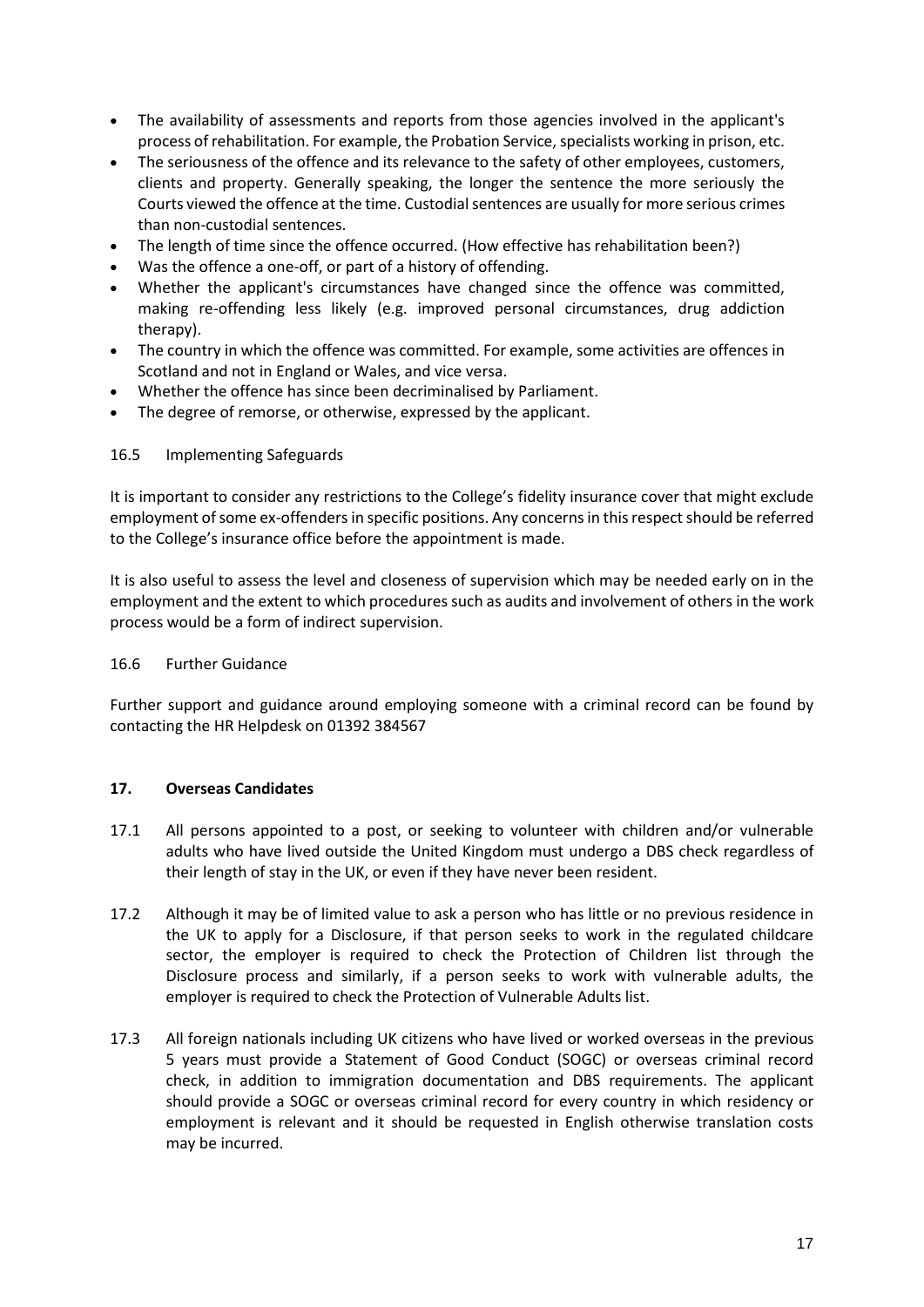- 17.4 The DBS cannot currently access overseas criminal records or other relevant information as part of the Disclosure service. If you wish to obtain a fuller picture of the applicant's background the DBS provides guidance on how to acquire information from certain countries.
- 17.5 The unavailability of an applicants' SOGC or overseas criminal record may give cause for concern about his or her suitability to be offered employment or access to children or vulnerable adults. Although such candidates will not be barred from working for HCC, appointing managers must make their decision with due regard to all the relevant facts, the risk assessment and the overall requirement to safeguard vulnerable groups. Any decision not to appoint the person or allow access must be carefully explained and reassurance given about the reasons for it.

# **18. Volunteers & Students**

### 18.1 Volunteers

Volunteers who work in positions of trust with children and other vulnerable groups may be subject to a DBS check although there is no legal requirement to vet all volunteers. Your decision to get a DBS check should be based on either:

- A thorough risk assessment of the role to be performed by the volunteer and the extent to which this will bring them into contact with children or vulnerable adults or
- If the voluntary work is to be carried out on someone else's premises, for example a school or care home, whether it is a requirement of that organisation for a check to be done, in order to comply with the legislation that governs their business

Eligible volunteers will be offered a free DBS check, although a handling fee from the Records Disclosure Service may still apply. Not all people who work free of charge are classed as a volunteer with the DBS. To qualify for a free DBS check the role must meet with the DBS's definition of a volunteer which is: 'a person who is engaged in any activity which involves spending time, unpaid (except for travelling and other approved out-of-pocket expenses), doing something which aims to benefit some third party other than or in addition to a close relative'. Therefore students gaining credits towards qualifications, people on work experience, foster parents/carers etc. must pay for their checks.

When applying for a DBS check volunteer roles must be properly described on the application and just the term 'volunteer' is not sufficient. A description of the role must be provided in order for the Records Disclosure Service to ensure it meets the DBS definition of a volunteer e.g. volunteer with elderly in community

### 18.2 Students

### 18.2.1 Students working with Children

For those students undertaking regulated activity it is the responsibility of the training institution to ensure all the required vetting checks have been undertaken including the appropriate DBS Disclosure. Honiton Community College managers must obtain written confirmation from the training institute that a DBS Disclosure has been carried out within the last 3 years and request to see a copy of the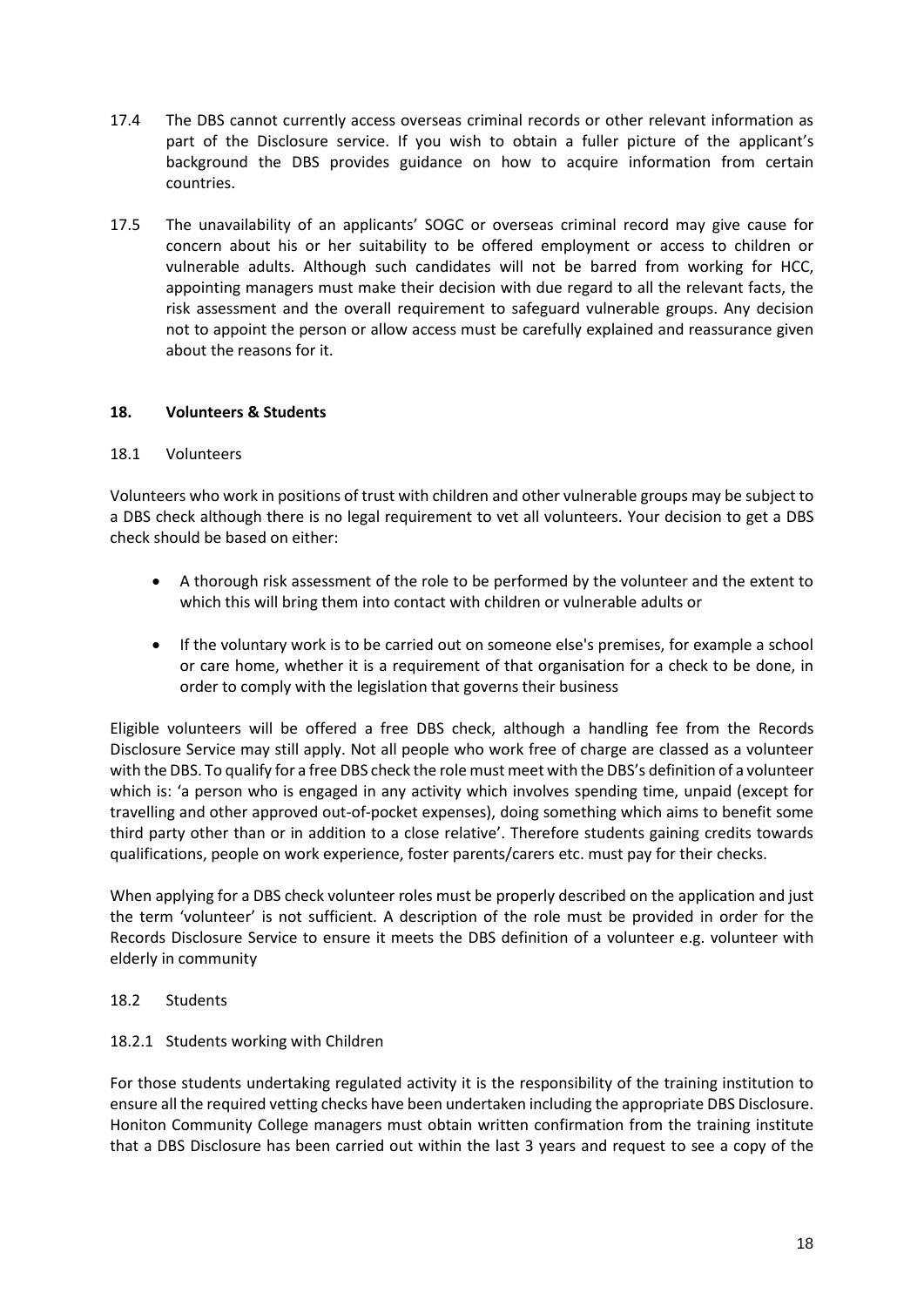Disclosure. Where the Disclosure is unavailable, confirmation from the training institute can be obtained to confirm there was no information contained. If however there was information contained on the Disclosure, a new DBS must be applied for. This will be valid for all the placements undertaken during the course providing it was unbroken.

Pupils who undertake short periods of work placements that involve contact with children need not be checked, providing that appropriate supervision is in place.

# 18.2.2 Students working with Vulnerable Adults

For adult settings, students under 18 years of age undertaking placements do not typically require a DBS check, based on the understanding they will be in a supervised position.

For students over 18 years of age undertaking placements in regulated services a DBS check (including a POVA check) is required. A HCC DBS check should be applied for through the Records Disclosure Service and as POVA checks are not portable, a new DBS will need to be sought for each placement.

# **19. Accepting an Existing DBS Check**

Honiton Community College does not accept existing DBS Disclosures from other authorities or outside organisations. Disclosure certificates are intended to be used on receipt, for a recruitment decision to be made as soon as possible after it has been received.

There are however instances when a Disclosure certificate issued for one position within the College could be used for another job or voluntary position within the authority, provided that there has been no break in service. For example, between schools or day care centres but this will depend on the nature of the duties concerned.

Where casual, temporary or agency staff move frequently between short appointments within HCC, it will not be necessary to apply for a fresh Disclosure each time they move jobs, provided that they remain within the same area of work, have the appropriate level of Disclosure certificate and have been in continuous employment (i.e. with no break in service of 3 months or more) with HCC since the Disclosure certificate was issued.

Similarly, those who take up two positions requiring DBS checks at the same time, for example, a full time job and a weekend or voluntary position, may not be required to make two separate applications to the DBS if the client group is the same and the nature of the role is similar or identical and the level Disclosure required for both position is the same.

# **20. Agency and Contractors**

It is recommended that Heads of Service or Commissioning/Contract Managers must ensure that where agency or contractor workers are supplied to carry out duties within HCC, that bring them into unsupervised contact with children and or vulnerable adults, an DBS Disclosure check must be carried out before they commence work. Heads of Service or Commissioning/Contract Managers must ensure that relevant clauses are included in any contracts in advance of the work starting. It is essential that these checks are up to date and renewed in accordance with this policy.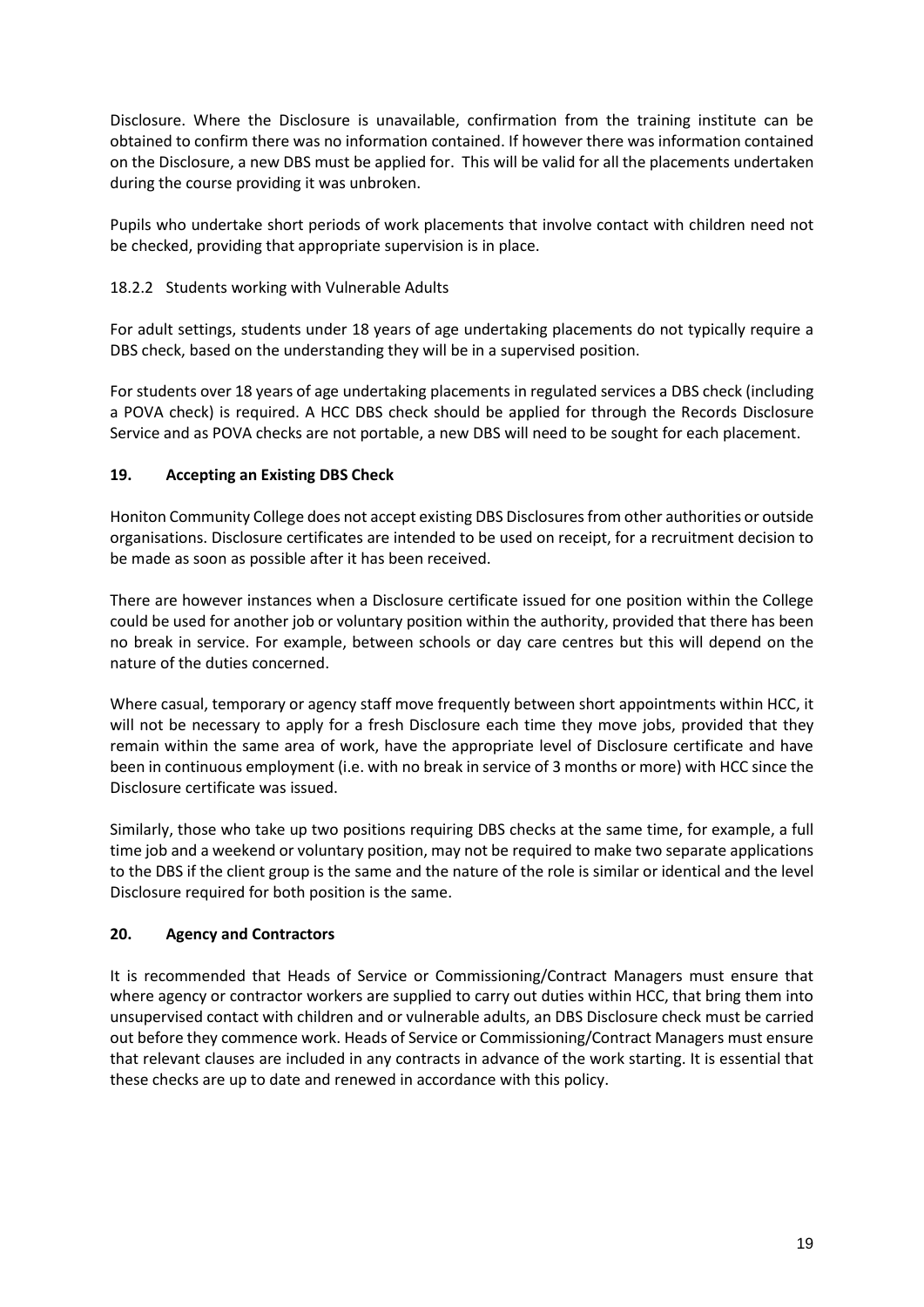### **TERMS AND ABBREVIATIONS**

Glossary of terms; including those likely to be used on a Disclosure certificate:

| A                                                            |                                                                                                                                                                                                                                                                                                                                                                                                                                                                                              |
|--------------------------------------------------------------|----------------------------------------------------------------------------------------------------------------------------------------------------------------------------------------------------------------------------------------------------------------------------------------------------------------------------------------------------------------------------------------------------------------------------------------------------------------------------------------------|
| Absolute Discharge                                           | An absolute discharge (which is not to be confused with a finding of not guilty) is used<br>where the court, having found the offender guilty of the offence charged, considers<br>that no further action is required on its part beyond the finding of guilt. This may<br>reflect the triviality of the offence, circumstances in which it came to be prosecuted,<br>or factors relating to the offender.                                                                                   |
| Acquittal                                                    | Discharge of defendant following verdict or direction of not guilty                                                                                                                                                                                                                                                                                                                                                                                                                          |
| Additional<br>Information (also<br>known as Grey or<br>Soft) | Information which is released by a chief police officer to the registered body under<br>section 115(8) of the Police Act 1997 in the interests of the prevention or detection of<br>crime. The information is not made available to the applicant and does not appear on<br>the Disclosure certificate. As it is a criminal offence to disclose this information,<br>applicants must not be made aware of its existence and registered bodies must not<br>declare that it has been received. |
| <b>Applicants Referral</b><br>List                           | A confidential list of ex-employees and other individuals who Honiton Community<br>College would not routinely employ or re-employ either directly or indirectly, in posts<br>or voluntary positions where individuals would have unsupervised access to children<br>and/or vulnerable adults.                                                                                                                                                                                               |
| Appeal                                                       | Application to a higher Court or authority for review of a decision of a lower Court or<br>authority                                                                                                                                                                                                                                                                                                                                                                                         |
| <b>Appointing Officer</b>                                    | A person within Honiton Community College who takes responsibility for making an<br>appointment to a particular role. This may either be the Departmental Manager or<br>Head or another suitably qualified person who is designated Appointed Officer by the<br>Departmental Manager or Head.                                                                                                                                                                                                |
| Approved<br>Information                                      | Information provided at the discretion of the local Police which appears on an<br>Enhanced Disclosure certificate and is therefore made available to both the applicant<br>and the registered body. This information is distinct from additional information which<br>does not appear on the Disclosure certificate.                                                                                                                                                                         |
| Assault                                                      | An unlawful attack on someone by words or deeds. Physical contact is not essential                                                                                                                                                                                                                                                                                                                                                                                                           |
| <b>Authorised Officer</b>                                    | A person of the appropriate level, who is recognised by the Records Disclosure Service<br>and has the authority to ask for Disclosures to be applied for, can authorise payment<br>and can act on the results of a Disclosure.                                                                                                                                                                                                                                                               |
| B                                                            |                                                                                                                                                                                                                                                                                                                                                                                                                                                                                              |
| Bail                                                         | Release of a defendant from custody, until his/her next appearance in Court, subject<br>sometimes to security being given and/or compliance with certain conditions                                                                                                                                                                                                                                                                                                                          |
| <b>Battery</b>                                               | The deliberate use of unlawful force on somebody, ranging from touching them to the<br>use of physical violence.                                                                                                                                                                                                                                                                                                                                                                             |
| Bind over for<br>sentence                                    | An order that requires the defendant to return to Court on an unspecified date for<br>sentence. Failure to observe this order may result in a forfeit or penalty to be<br>enforced                                                                                                                                                                                                                                                                                                           |
| <b>Breach</b>                                                | Person failing to fulfil the requirements of either a court order or the conditions of a<br>post-release license.                                                                                                                                                                                                                                                                                                                                                                            |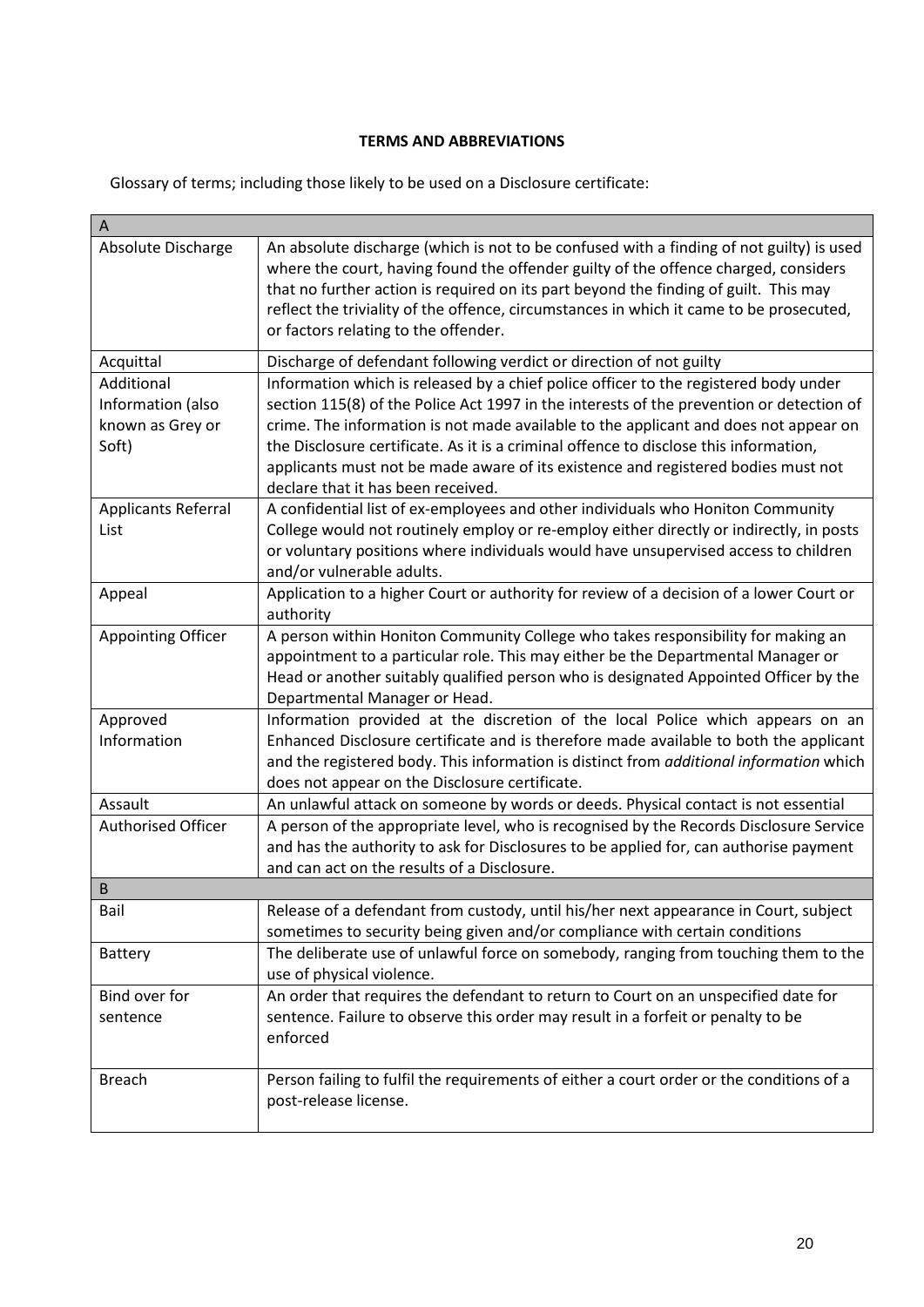| C                        |                                                                                                                                                                                                                                                                                                                                                                                                                                                                         |
|--------------------------|-------------------------------------------------------------------------------------------------------------------------------------------------------------------------------------------------------------------------------------------------------------------------------------------------------------------------------------------------------------------------------------------------------------------------------------------------------------------------|
| Care Order               | The Care order is available both in care proceedings in the juvenile court and in<br>criminal proceedings if a juvenile is prosecuted and found guilty of an offence<br>punishable in the case of an adult with imprisonment. It commits the offender to the<br>care of the local authority who decides on the placement in a residential centre,<br>community home, voluntary home or boarding with foster parents                                                     |
| Caution                  | A caution can be given when there is sufficient evidence for a conviction and it is not<br>considered to be in the public interest to institute criminal proceeds. For a caution to<br>be issued there must be evidence of the offender's guilt sufficient to give a realistic<br>prospect of conviction; the offender must admit the offence; and the offender must<br>understand the significance of a caution and give informed consent to being<br>cautioned        |
|                          | Simple Caution - A simple caution should only be given if the public interest justifies it<br>and in accordance with Home Office guidelines. Where it is felt that such a caution is<br>appropriate, Crown Prosecutors must inform the police so they can caution the<br>suspect. If the caution is not administered, because the suspect refuses to accept it, a<br>Crown Prosecutor may review the case again.                                                        |
|                          | Conditional Caution - Conditional Cautions are a new disposal introduced in the<br>Criminal Justice Act 2003. A Conditional Caution may be appropriate where a Crown<br>Prosecutor considers that while the public interest justifies a prosecution, the<br>interests of the suspect, victim and community may be better served by the suspect<br>complying with suitable conditions aimed at rehabilitation or reparation. These may<br>include restorative processes. |
| Conditional<br>Discharge | A discharge of a convicted defendant without sentence on condition that he/she does<br>not re-offend within a specified period of time                                                                                                                                                                                                                                                                                                                                  |
| Conviction               | A conviction is each finding of guilt for every (notifiable) offence considered by a<br>criminal court for each convicted person. A finding of guilt would include a plea of<br>guilty.                                                                                                                                                                                                                                                                                 |
|                          | Convictions are classified by their severity into Category A, B or C. This categorisation<br>will decide the retention policy for such conviction details.<br>Further information can be found using this link ACPO which includes full lists of all<br>convictions                                                                                                                                                                                                     |
| Counter signatory        | A registered person with the DBS who is authorised to countersign the Disclosure<br>application form.                                                                                                                                                                                                                                                                                                                                                                   |
| $D - G$                  |                                                                                                                                                                                                                                                                                                                                                                                                                                                                         |
| <b>Damages</b>           | An amount of money claimed as compensation for physical/material loss, e.g.<br>personal injury, breach of contract                                                                                                                                                                                                                                                                                                                                                      |
| Defendant                | Person standing trial or appearing for sentence                                                                                                                                                                                                                                                                                                                                                                                                                         |
| <b>Exempt positions</b>  | There are a number of occupations or professions where ex-offenders must disclose<br>information about spent and unspent convictions. Exempted occupations include<br>working with children and vulnerable adults.                                                                                                                                                                                                                                                      |
| <b>Exceptions Order</b>  | The Exceptions Order to the Rehabilitation of Offenders Act 1974 lists those professions<br>and occupations whereby ex-offenders have to disclose information about previous<br>convictions, spent or otherwise.                                                                                                                                                                                                                                                        |
| <b>False Accounting</b>  | Providing dishonestly, information which is misleading or deceptive with a view to<br>cause loss to another, or the destruction concealment or falsification of information<br>relating to a financial account                                                                                                                                                                                                                                                          |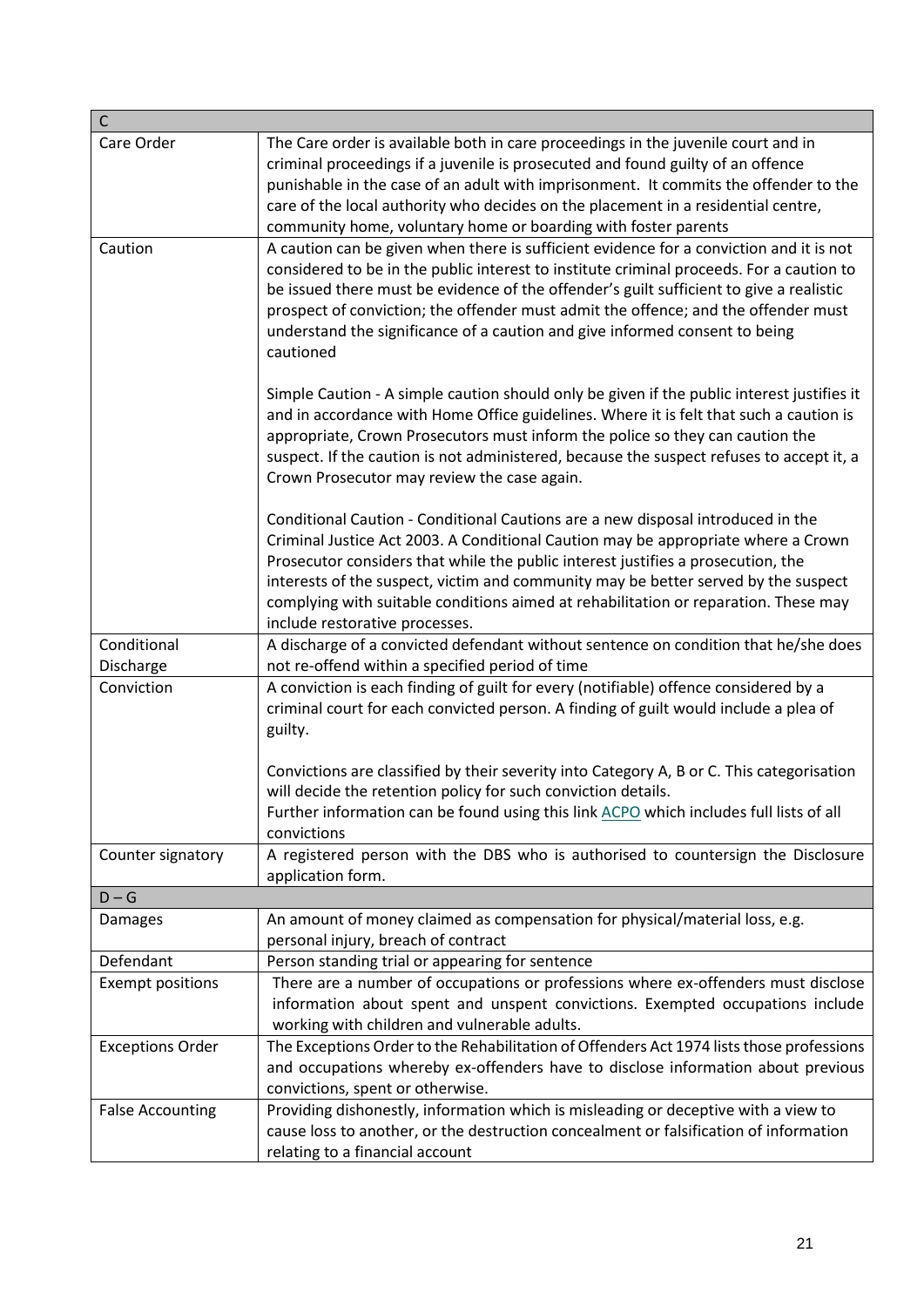| Fines                                | Every criminal offence, except murder, is punishable by a fine, and for many of the<br>less serious offences a fine is the only penalty prescribed by law. Fines are by far the<br>most frequently used power available to the Court. A fine is a principle, not ancillary,<br>sentence and may not be used in conjunction with an order for absolute or<br>conditional discharge, probation or Community Punishment Order. A Magistrate's<br>Court is required to take into account what it knows of an offender's means in fixing<br>the level of a fine. Where a juvenile offender is ordered to pay a fine, damages,<br>compensation or costs the court may $-$ and must if the offender is under the age of 14 |  |
|--------------------------------------|---------------------------------------------------------------------------------------------------------------------------------------------------------------------------------------------------------------------------------------------------------------------------------------------------------------------------------------------------------------------------------------------------------------------------------------------------------------------------------------------------------------------------------------------------------------------------------------------------------------------------------------------------------------------------------------------------------------------|--|
|                                      | - order the sum to be paid by the parent or guardian.                                                                                                                                                                                                                                                                                                                                                                                                                                                                                                                                                                                                                                                               |  |
| <b>Fixed Penalty Notice</b><br>(FPN) | FPNs, including the Penalty Notices for Disorder (PND) scheme, have been introduced<br>as a means of dealing with low-level, anti-social and nuisance offending, which does<br>not require a court hearing. Once a penalty notice has been issued, the recipient must<br>either pay the amount shown on the notice or request a court hearing. This must be<br>done within 21 days of the date of issue. Payment of the penalty by the recipient<br>discharges their liability to conviction of the offence for which the notice is issued.<br>Payment involves no admission of guilt and removes both the liability to conviction<br>and a record of criminal conviction.                                          |  |
| H                                    |                                                                                                                                                                                                                                                                                                                                                                                                                                                                                                                                                                                                                                                                                                                     |  |
| Hospital/Guardian<br>Order           | Similar to the Care Orders, Hospital and Guardianship orders enable a juvenile court,<br>where a juvenile is prosecuted and found guilty of an offence punishable in the case<br>of an adult with imprisonment, to remand the offender in custody or on bail for<br>medical examination and assessment under the Mental Health Act 1959                                                                                                                                                                                                                                                                                                                                                                             |  |
| $I - Q$                              |                                                                                                                                                                                                                                                                                                                                                                                                                                                                                                                                                                                                                                                                                                                     |  |
| Imprisonment                         | The power of the Courts to pass sentences of imprisonment and the maximum for<br>each offence is specified by law. Where an offence is dealt with by the Crown Court,<br>the maximum term of imprisonment that may be imposed is, in nearly all cases,<br>higher than that available to Magistrates' Court.                                                                                                                                                                                                                                                                                                                                                                                                         |  |
| Indictable Offence                   | Offences for which an adult defendant must be tried by the Crown Court, e.g.<br>robbery, arson, and rape. The different types of offence are classified 1, 2, 3 or 4.<br>Murder is a class 1 offence                                                                                                                                                                                                                                                                                                                                                                                                                                                                                                                |  |
| Juvenile                             | Person under 17 years of age                                                                                                                                                                                                                                                                                                                                                                                                                                                                                                                                                                                                                                                                                        |  |
| Licence                              | If an offender is released from prison under licence, they are placed under the care of<br>the Probation Service. Certain conditions are attached to the release. Breach of these<br>conditions will result in the offender being returned to prison.                                                                                                                                                                                                                                                                                                                                                                                                                                                               |  |
| List 99                              | Held by the DfES, this list contains information about teachers whose employment has<br>been barred or restricted on grounds of misconduct or on medical grounds. Access to<br>List 99 is through the DBS Disclosure service.                                                                                                                                                                                                                                                                                                                                                                                                                                                                                       |  |
| <b>POCA List</b>                     | Protection of Children's Act. A list of persons considered to be unsuitable to work with<br>children. The DBS routinely checks Disclosure applicants against this list.                                                                                                                                                                                                                                                                                                                                                                                                                                                                                                                                             |  |
| POVA List                            | Protection of Vulnerable Adults List. A list, maintained by the Department of Health,<br>containing the names of care workers who have harmed vulnerable adults in their care.<br>The DBS routinely checks Disclosure applicants against this list.                                                                                                                                                                                                                                                                                                                                                                                                                                                                 |  |
| <b>Probation Order</b>               | Also called a Supervision Order. The aim of a probation order is to leave the offender<br>at liberty in the community but subject to certain conditions regarding his way of life.<br>The order requires the offender to be under the supervision of a probation officer for<br>a specified period of not less than 6 months nor more than 3 years. The court has<br>discretion to include any further requirements that it considers of the case to secure<br>the good conduct of the offender or to prevent him from committing further<br>offences.                                                                                                                                                              |  |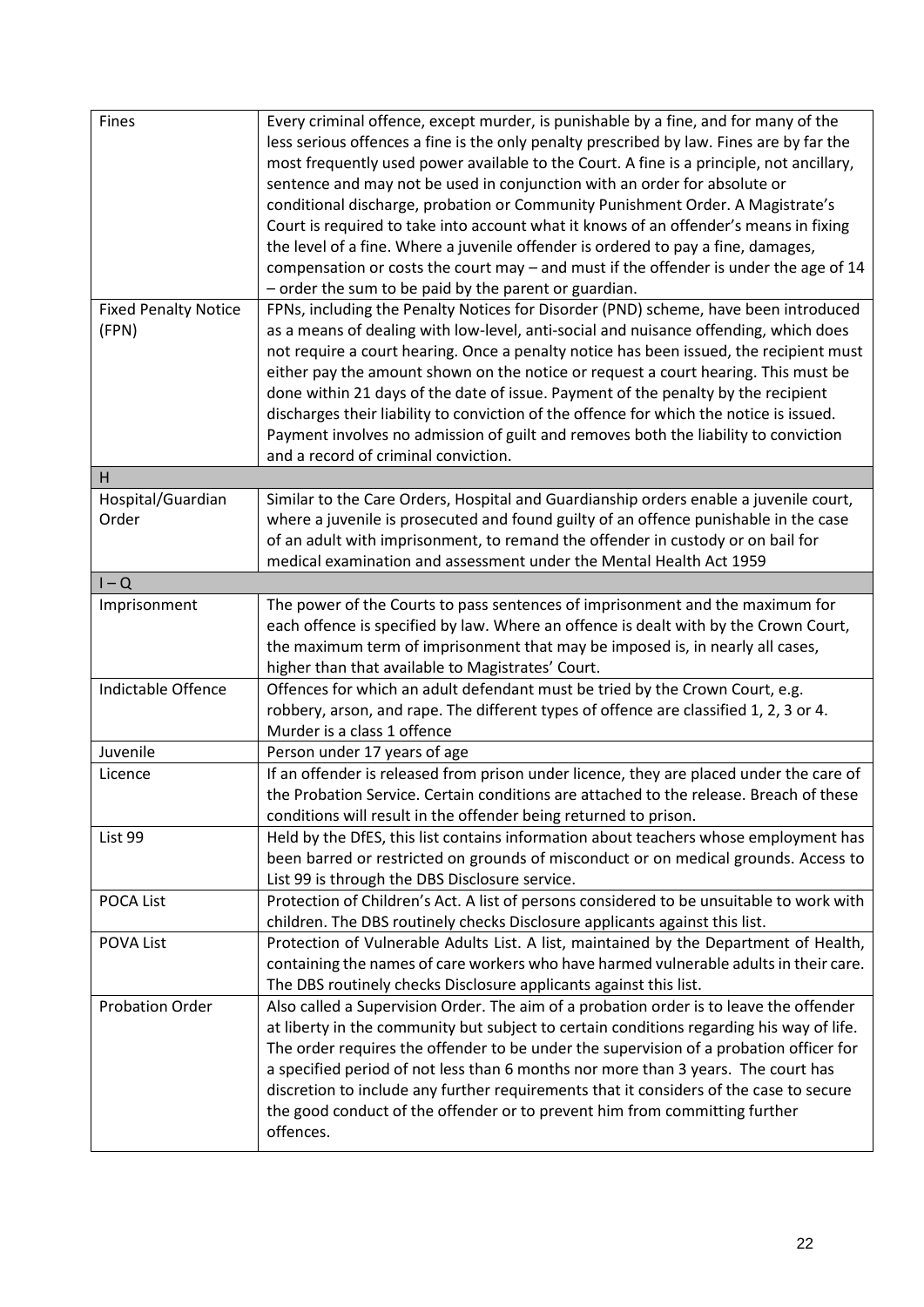| $\mathsf R$               |                                                                                                                                                                                                                                                                                                                                                                                                                                                                                                                                                                                                                                                                                                                                                                      |  |
|---------------------------|----------------------------------------------------------------------------------------------------------------------------------------------------------------------------------------------------------------------------------------------------------------------------------------------------------------------------------------------------------------------------------------------------------------------------------------------------------------------------------------------------------------------------------------------------------------------------------------------------------------------------------------------------------------------------------------------------------------------------------------------------------------------|--|
| Remand                    | To order an accused person to be kept in custody or placed on bail pending further<br>Court appearance                                                                                                                                                                                                                                                                                                                                                                                                                                                                                                                                                                                                                                                               |  |
| $\mathsf{S}$              |                                                                                                                                                                                                                                                                                                                                                                                                                                                                                                                                                                                                                                                                                                                                                                      |  |
| <b>Spent Convictions</b>  | A conviction that, after a period of time, can be treated as if it never existed and no<br>longer needs to be disclosed, unless applying for a post that would warrant an<br>Enhanced Disclosure from the DBS.                                                                                                                                                                                                                                                                                                                                                                                                                                                                                                                                                       |  |
| <b>Suspended Sentence</b> | A custodial sentence, which will not take effect unless there is a subsequent offence<br>punishable by imprisonment within a specified period, the sentence of imprisonment,<br>cannot exceed 2 years. It is not intended as a substitute for non-custodial penalties or<br>for probation but as an incentive for the offender to avoid trouble in future. This gives<br>the Court the opportunity to distinguish between the gravity of the offence and<br>mitigating circumstances which they mark by the length of the sentence and the<br>needs of the offender.                                                                                                                                                                                                 |  |
| $T - Z$                   |                                                                                                                                                                                                                                                                                                                                                                                                                                                                                                                                                                                                                                                                                                                                                                      |  |
| Youth Custody             | Also known as Borstal or Youth Detention. Where a person under the age of 17 is<br>convicted of an offence for which an adult may be sentenced to imprisonment, the<br>Court may, if it is of opinion that none of the other available non-custodial measures<br>such as fining or probation is suitable, sentence the offender to be detained in a<br>Detention Centre. The offender is carefully observed and assessed, usually in a<br>remand centre, and an Institution Board then makes its recommendations to the<br>Secretary of State regarding a suitable allocation. This may vary according to the age<br>of the offender and circumstances of the case but may be a community home, a<br>youth treatment centre, a borstal or a young prisoner's centre. |  |